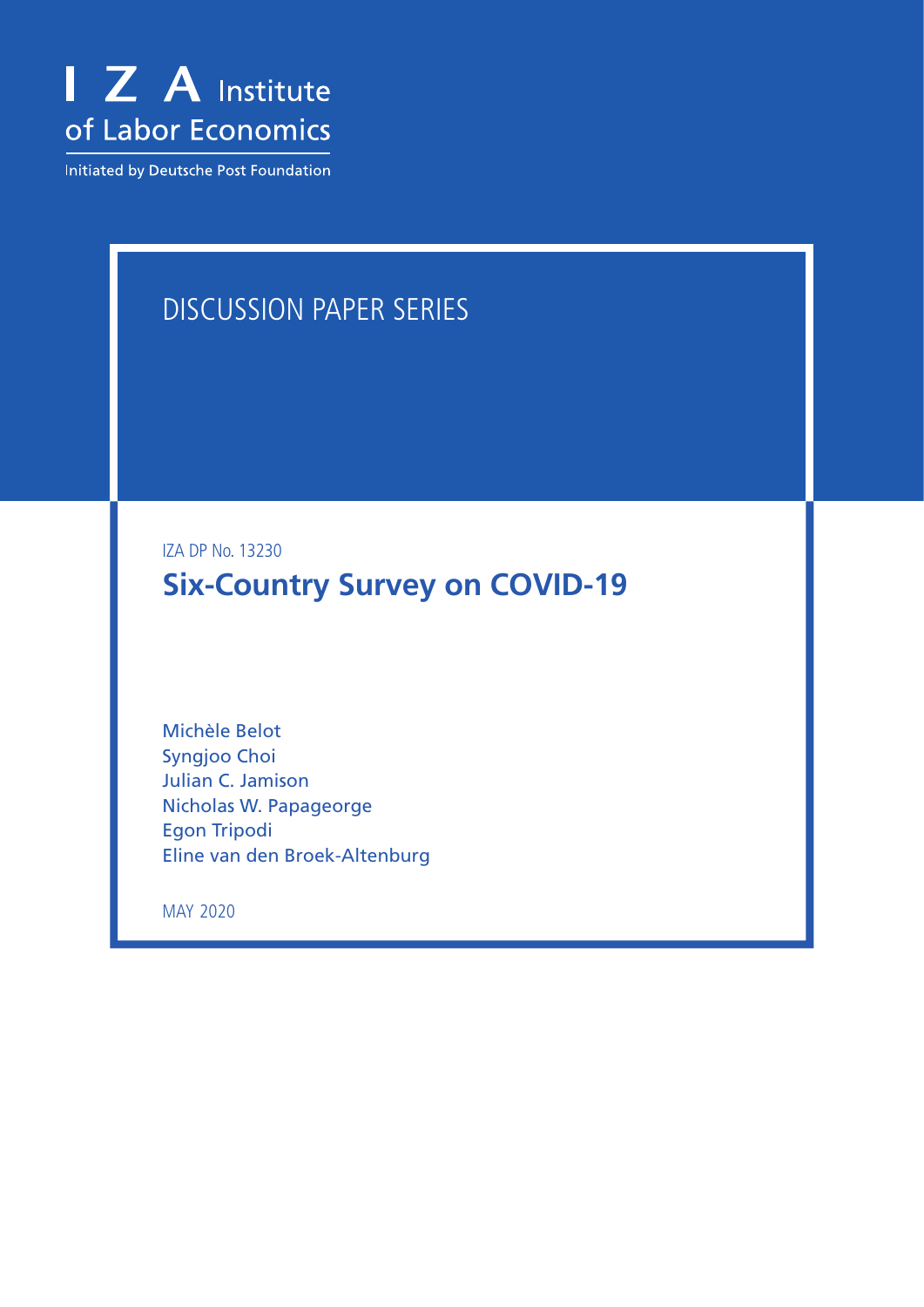

Initiated by Deutsche Post Foundation

# DISCUSSION PAPER SERIES

IZA DP No. 13230

# **Six-Country Survey on COVID-19**

#### **Michèle Belot** *European University Institute and IZA*

**Syngjoo Choi** *Seoul National University*

**Julian C. Jamison** *University of Exeter*

### **Nicholas W. Papageorge**

*Johns Hopkins University and IZA*

**Egon Tripodi** *European University Institute*

**Eline van den Broek-Altenburg** *University of Vermont*

MAY 2020

Any opinions expressed in this paper are those of the author(s) and not those of IZA. Research published in this series may include views on policy, but IZA takes no institutional policy positions. The IZA research network is committed to the IZA Guiding Principles of Research Integrity.

The IZA Institute of Labor Economics is an independent economic research institute that conducts research in labor economics and offers evidence-based policy advice on labor market issues. Supported by the Deutsche Post Foundation, IZA runs the world's largest network of economists, whose research aims to provide answers to the global labor market challenges of our time. Our key objective is to build bridges between academic research, policymakers and society.

IZA Discussion Papers often represent preliminary work and are circulated to encourage discussion. Citation of such a paper should account for its provisional character. A revised version may be available directly from the author.

ISSN: 2365-9793

**IZA – Institute of Labor Economics**

| Schaumburg-Lippe-Straße 5-9 | Phone: +49-228-3894-0       |             |
|-----------------------------|-----------------------------|-------------|
| 53113 Bonn, Germany         | Email: publications@iza.org | www.iza.org |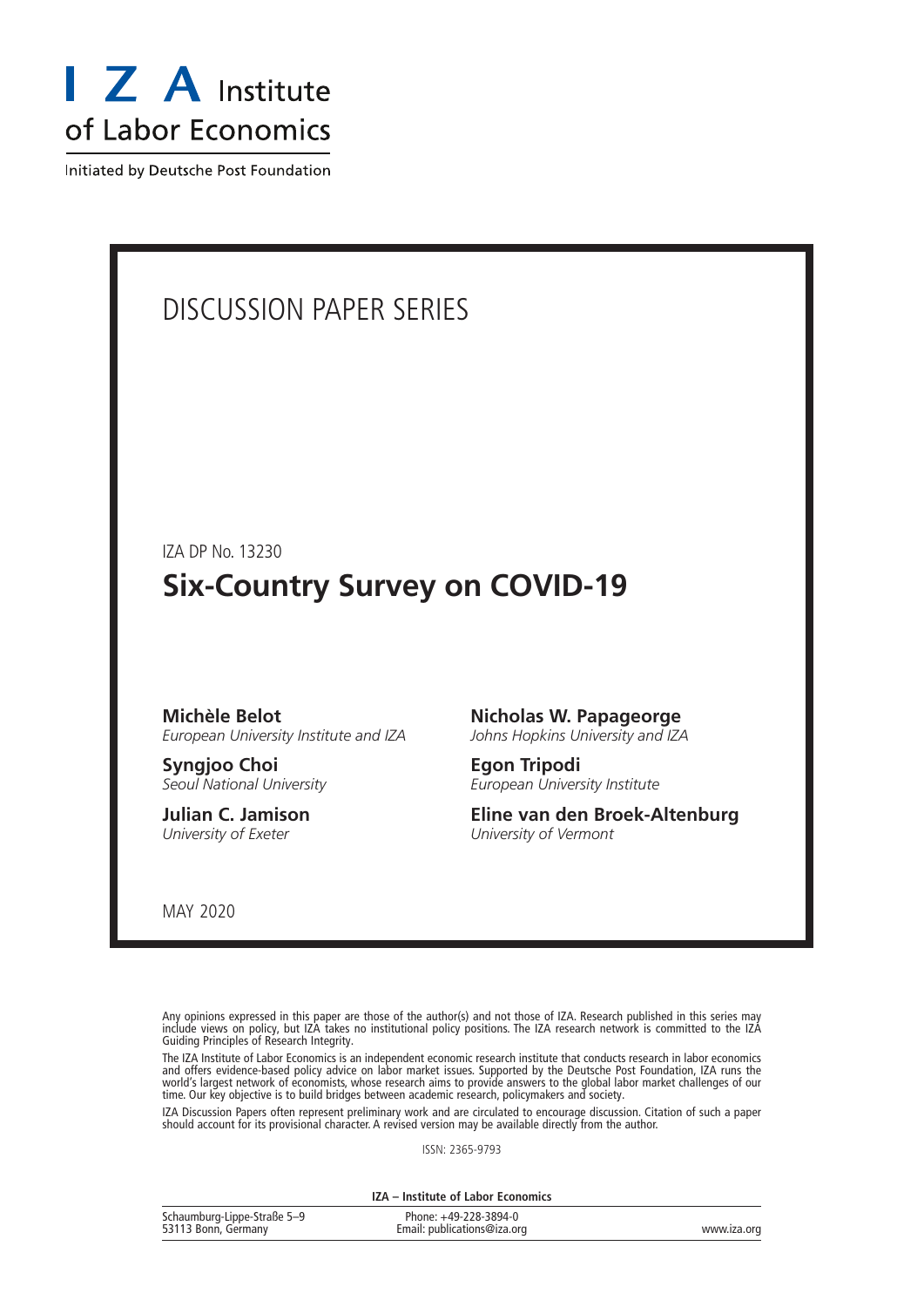# ABSTRACT

# **Six-Country Survey on COVID-19\***

This paper presents a new data set collected on representative samples across 6 countries: China, South Korea, Japan, Italy, the UK and the four largest states in the US. The information collected relates to work and living situations, income, behavior (such as social-distancing, hand-washing and wearing a face mask), beliefs about the Covid 19 pandemic and exposure to the virus, socio-demographic characteristics and pre-pandemic health characteristics. In each country, the samples are nationally representative along three dimensions: age, gender, and household income, and in the US, it is also representative for race. The data were collected in the third week of April 2020. The data set could be used for multiple purposes, including calibrating certain parameters used in economic and epidemiological models, or for documenting the impact of the crisis on individuals, both in financial and psychological terms, and for understanding the scope for policy intervention by documenting how people have adjusted their behavior as a result of the Covid-19 pandemic and their perceptions regarding the measures implemented in their countries. The data is publicly available.

| <b>JEL Classification:</b> | 10. 10                                                |
|----------------------------|-------------------------------------------------------|
| Keywords:                  | COVID-19, data, behaviours, health, beliefs, epidemic |

**Corresponding author:** Michèle Belot School of Economics University of Edinburgh 30 Buccleuch Place Edinburgh EH8 9JT United Kingdom E-mail: michele.belot@ed.ac.uk

<sup>\*</sup> Survey and data collection protocol were approved by the ethics board at the University of Exeter (application id eUEBS003014v2.0). Research funding from the Creative-Pioneering Researchers Program at Seoul National University, and from the European University Institute are gratefully acknowledged. Individual level data collected in anonymous form is being made publicly available at https://osf.io/aubkc/.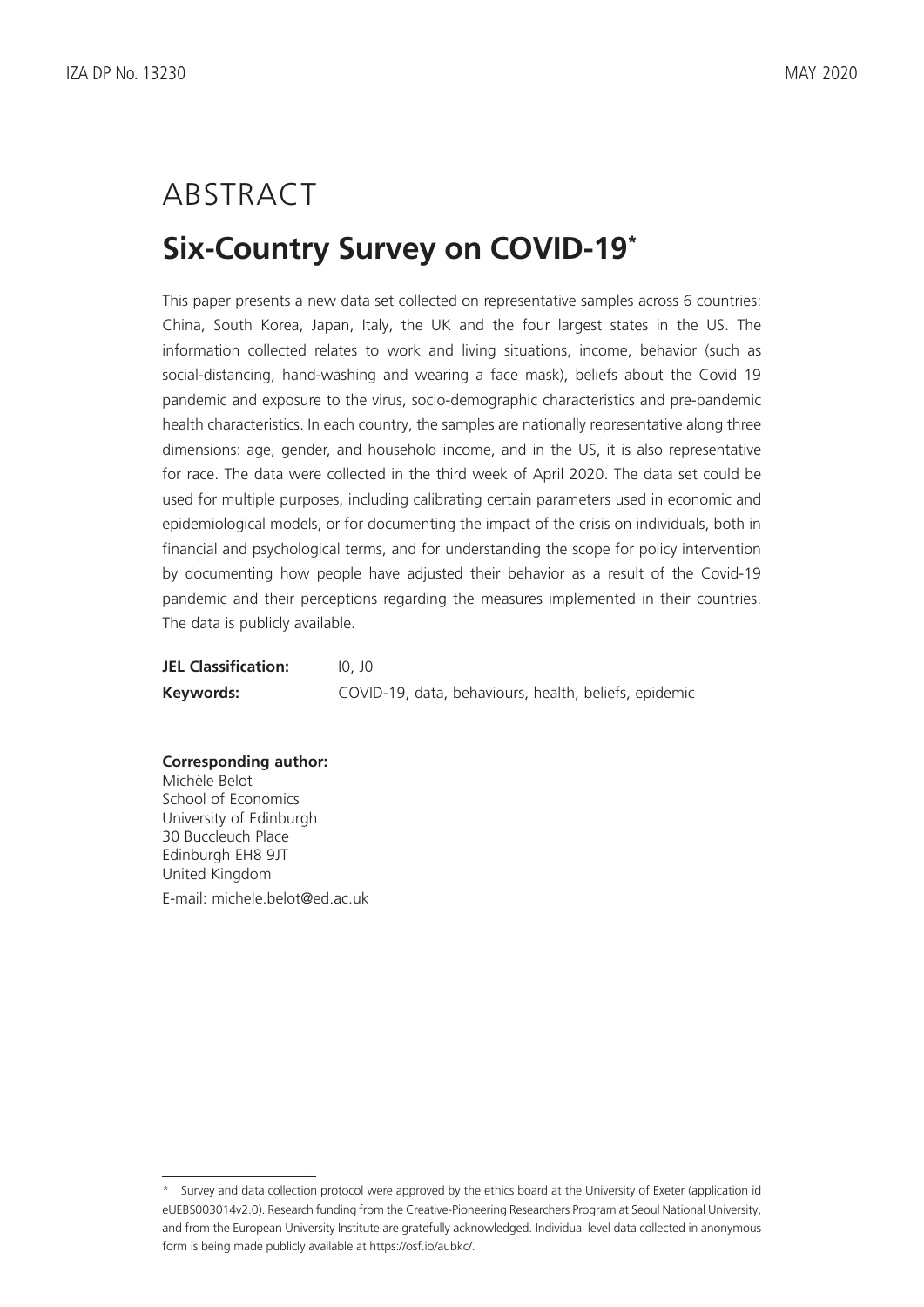## **1 Introduction**

In the context of the current pandemic, a big challenge has been the lack of adequate information on important elements that should guide policy-making. Not only have there been difficulties measuring the prevalence of the disease and its spread in the population, but governments have also had to make decisions with limited information on associated costs and benefits. Levels of population support for different measures have been difficult to gauge, and the scarcity of data has also hampered research efforts. Epidemiologists and economists have had to make predictions and policy recommendations using very limited information about key parameters.

Large data collection initiatives have now been started across the world (e.g. [Jones,](#page-16-0) [2020;](#page-16-0) [Fetzer et al.,](#page-16-1) [2020;](#page-16-1) [Adams-Prassl et al.,](#page-16-2) [2020\)](#page-16-2). We contribute to this effort by presenting a new data set on representative samples across 6 countries: China, South Korea, Japan, Italy, the UK and the four largest states in the US. The information collected relates to work and living situations, income, behavior (such as social-distancing, hand-washing and wearing a face mask), beliefs about the pandemic and exposure to the virus, socio-demographic characteristics and pre-pandemic health characteristics. In each country, the samples are nationally representative along three dimensions: age, gender, and household income. In the United States, where we ask respondents to identify their race, the sample is also nationally representative for race.

The data were collected in the third week of April 2020. The data set could be used for multiple purposes, including calibrating certain parameters used in economic and epidemiological models, or for documenting the impact of the crisis on individuals, both in financial and psychological terms, and for understanding the scope for policy intervention by documenting how people have adjusted their behavior as a result of the Covid-19 pandemic and their perceptions regarding the measures implemented in their countries.

Our aim in this paper is to introduce the data set, which we will make available for public use. The sample consists of roughly 1,000 individuals in each of the six countries where we collected data. We picked these countries because at the time of data collection there were at different stages of the epidemic. These countries also differ in the measures implemented in response to the epidemic and in the course of the epidemic. South Korea, in particular, has been pointed to as an example of success in managing the spread of the disease through early interventions with comparably small economic disruption.

While the data are unique, they do not offer anything close to a final word on a complex set of issues. They should be combined with other resources coming available to generate a more accurate picture. For example, virus or antibody tests collected alongside the type of survey data we collect here would allow researchers to directly link individual characteristics to behavior and infection rates.

Below, we will highlight some key features of the data, including a description of variables, selected summary statistics along with research projects currently underway that use the data. However, the survey was put together hastily, which was necessary to provide real-time information on a rapidly evolving situation, but also has its downsides. Given the seriousness of the topic, we believe thus it is important to discuss some caveats in an effort to prevent researchers from using our data to draw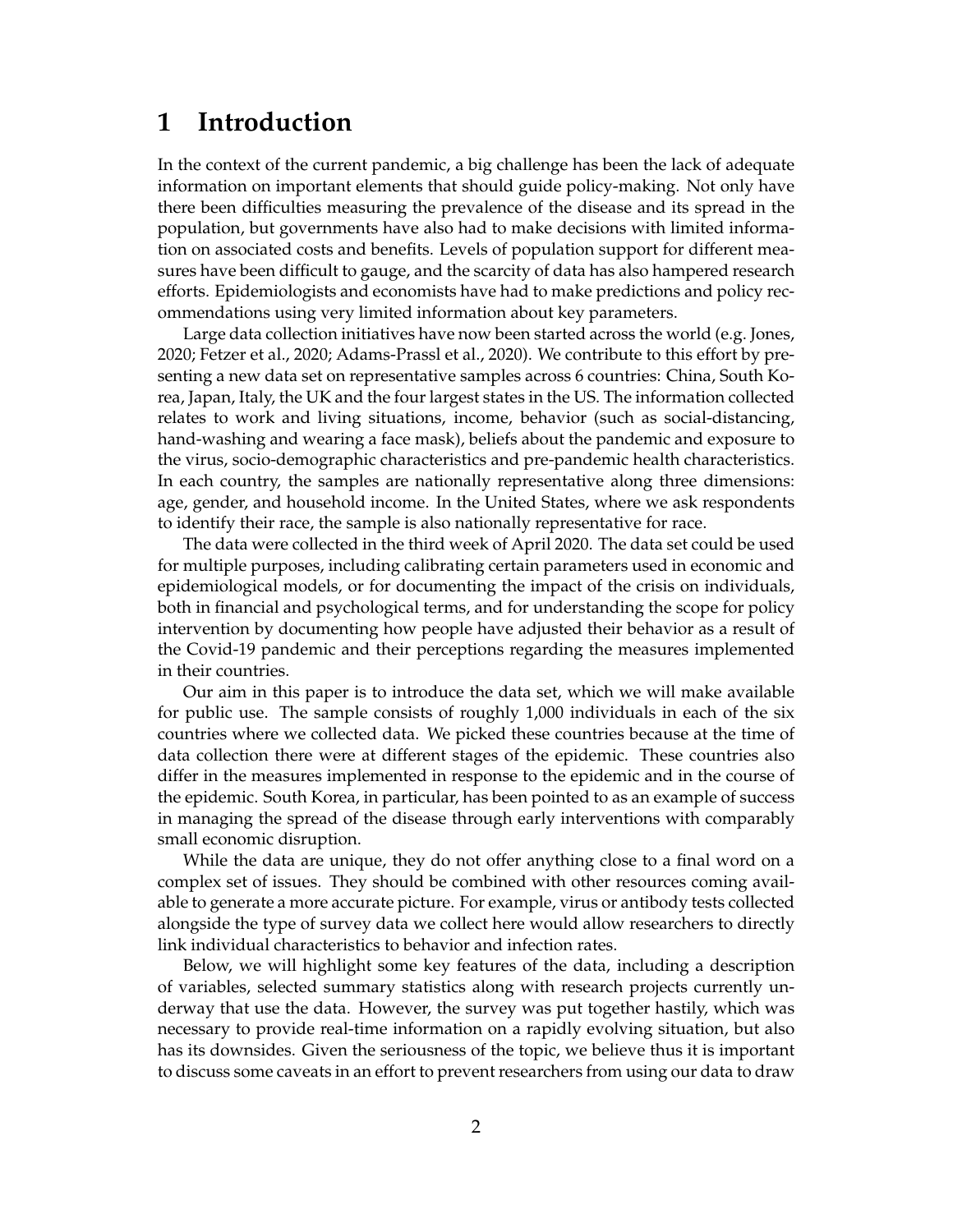unduly strong or unwarranted conclusions.

First, while a core strength of the data set is that we collected information from respondents across several countries, we strongly advise caution in how to interpret cross-country differences. Cross-country variation could arise from nation-specific differences (e.g., culture, institutions or government), the stage of the epidemic at which the data were collected, or country-specific differences in policies. We discuss this issue in more detail below when comparing some variables across countries.

Second, we believe our survey represents a marked improvement in terms of representativeness over surveys using convenience samples or relying on self-selection into this particular type of survey. However, despite balancing the sample on several key socio-demographic characteristics, selection bias remains a concern, meaning it would be problematic to interpret estimated associations as *causal*. For example, income differences in social-distancing behaviors could represent a causal impact of additional income on behavior, but could also represent unobserved factors driving selection into the sample, which vary by income.

Third, we collected data at one point in time, once the pandemic was already underway. Existing surveys that are ongoing (with data collection occurring before and during the pandemic) allow the researcher to observe changes in behavior from before to during (and presumably also after) the pandemic. Our survey collects retrospective information and asks specifically about changes in behavior, which is a useful but problematic substitute (e.g., due to inaccurate recall). The upside is that we were able to ask questions directly pertinent to the current pandemic, such as those on social distancing and beliefs about Covid-19.

Fourth, because the survey was put together quickly, questions were added and dropped midstream. This resulted in some regrettable omissions. For example, we failed to include questions on risk attitudes and highest degree or years of completed education. These kinds of oversights might have been avoided had we had more time and will be corrected in future versions of the survey and data collection efforts.

Despite these limitations, we hope these data help to shed light on some timely and important issues, and we are making them publicly available to accelerate research.

## **2 Data Collection and Sampling**

Our sample consists of approximately 1000 from each of the six countries, for a total of 6082 respondents. The sample is nationally representative along age, gender, and household income. In the United States we sample respondents from the 4 most populous states: California, Florida, New York and Texas. American respondents self-identify their race, and the sample is also nationally representative along this dimension.

Data were collected between April 15 and April 23 with the support of market research companies Lucid for Western countries (Italy, UK and US) and dataSpring for Asian countries (China, Japan and Korea). Participants to on-line panels were approached by e-mail to take part in our on-line survey (programmed in Qualtrics). New invitations were sent up to the point where representativeness was achieved on age, gender and household income. Before participating in the survey respondents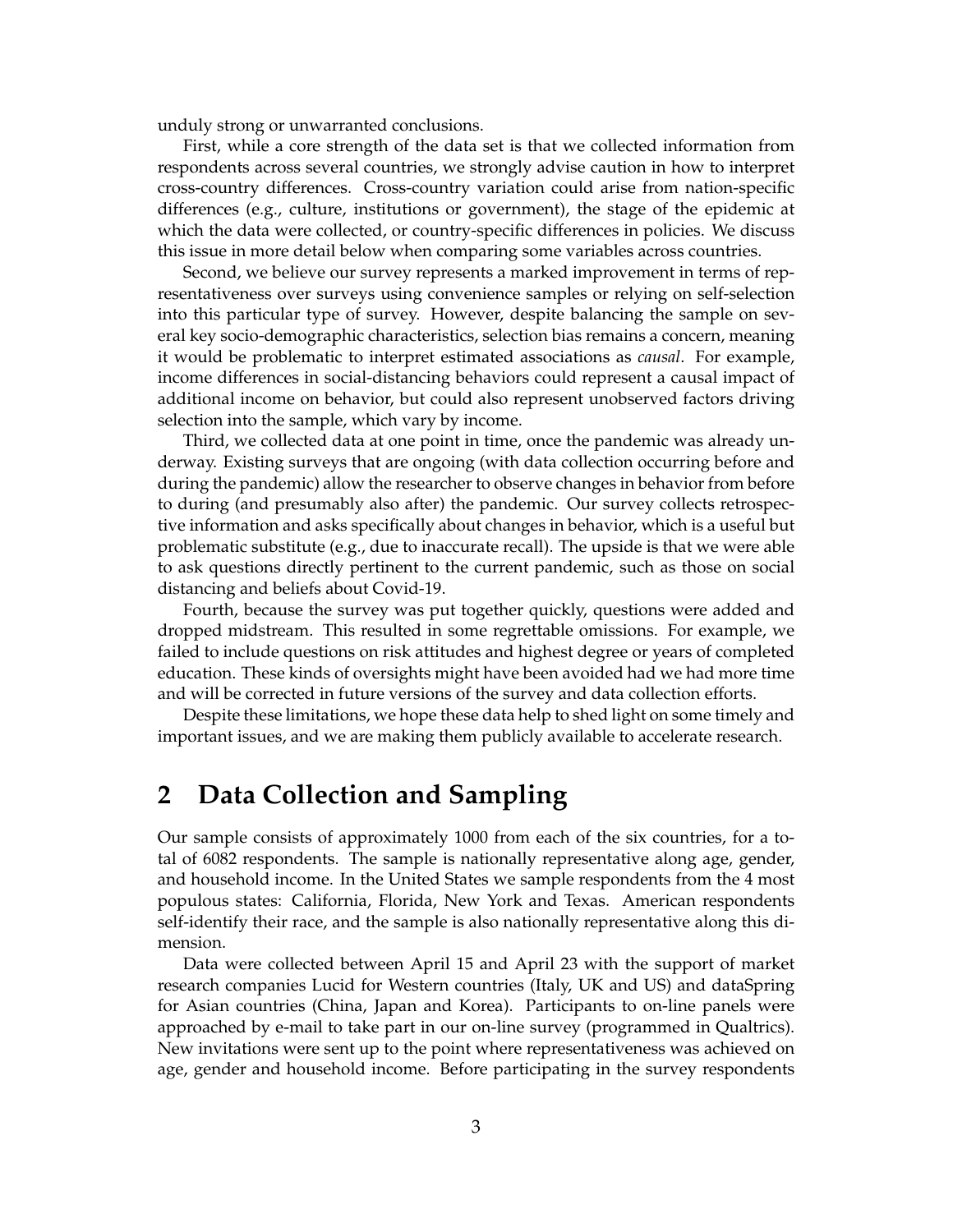review a consent form that specifies that individual-level data will be made publicly available in anonymized form (excluding a short list of health related variables clearly marked in the survey). Prior to starting data collection, we obtained approval for this study from the ethics board at the University of Exeter.

Participation was remunerated according to general compensation schemes defined by the companies for their survey panelists. The median time to complete the survey was about 14 minutes. Respondents were prevented from taking the survey multiple times, and they were excluded for completing the survey too quickly (in under 50% of the median response time). Full contents of the survey for the US are presented in [Appendix C.](#page-22-0)

## **3 Descriptive Statistics**

The information we collected is organized around the following themes:

- 1. Basic demographic characteristics
- 2. Health-related variables (including variables relevant to Covid-19 vulnerability)
- 3. Exposure to the disease
- 4. Behavioral responses to the epidemic and to the governmental recommendations and restrictions
- 5. Economic impact (such as impact on labor supply, income and expenditure) and non financial impact of the disease
- 6. Measures of beliefs about the disease and attitudes towards the policy approach taken by the national governments

In the rest of this section we highlight some interesting facts coming out of this survey.

#### **3.1 Socio-demographics**

By construction, because our samples are nationally representative along some key socio-demographics, we obtain that each sample is well balanced for gender and household income quintiles. With adequate representation (see [Table 1\)](#page-6-0), our data can also be useful for understanding how most at risk groups (like the elderly) and marginalized groups are affected by the pandemic. For the US, where we collect data on race, we also have adequate representation of racial minorities, with e.g. 11% of respondents identifying as African American/Black.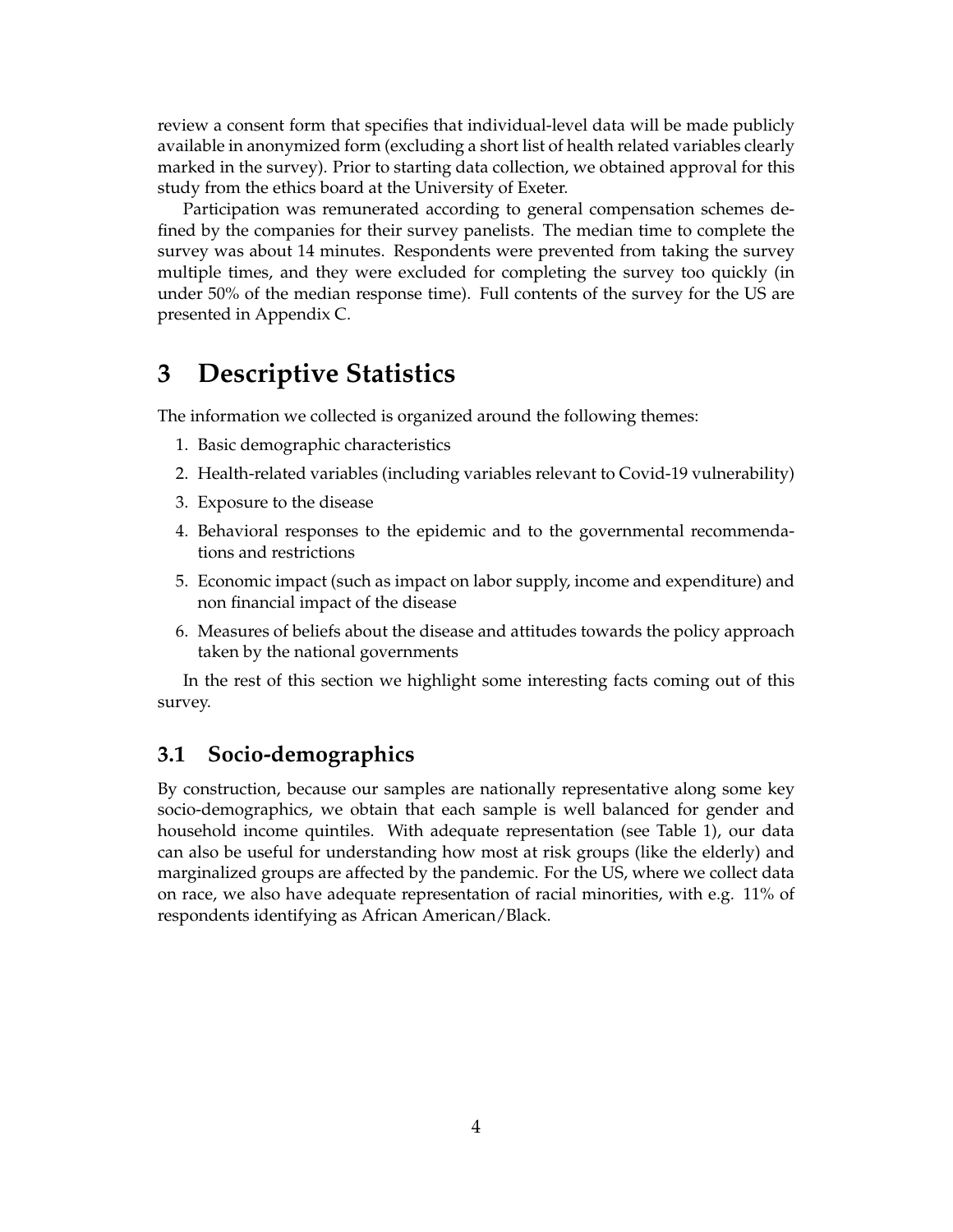<span id="page-6-0"></span>

|                 | China                | Japan                   | Korea                               | Italy                | UΚ                      | US                     |
|-----------------|----------------------|-------------------------|-------------------------------------|----------------------|-------------------------|------------------------|
|                 |                      |                         | Age distribution                    |                      |                         |                        |
| Age above 65    | 0.117                | 0.197                   | 0.134                               | 0.172                | 0.158                   | 0.229                  |
|                 |                      |                         | Gross household income distribution |                      |                         |                        |
| Bottom quintile | $\leq$ ¥25.000       | $\leq$ ¥1.900.000       | $<$ \times 15.000.000               | $<$ €14.000          | $<$ £15.000             | < \$23.000             |
|                 | 0.201                | 0.204                   | 0.208                               | 0.163                | 0.177                   | 0.172                  |
| Top quintile    | $>$ ¥86.001<br>0.198 | $>$ ¥7.320.001<br>0.162 | $>$ ₩61.000.001<br>0.165            | $≥$ €50.001<br>0.158 | $\geq$ £56.001<br>0.214 | $>$ \$106.001<br>0.189 |

Table 1: Socio-demographic characteristics

*Notes:* For the income question, respondents choose one of five income brackets, which are obtained by calculating quintiles of the gross household income distribution from the last available wave of nationally representative household surveys (or census data), as available at the Luxembourg Income Study.

#### **3.2 Health**

Health data include important variables such as pre-existing conditions of respondents that have been associated with greater risks of experiencing severe complications from the virus, and Covid-19 related symptoms. As [Table 2](#page-6-1) shows, the share of respondents reporting at least one relevant pre-existing condition is rather high, with Japan (21.2%) and the US (43.8%) recording the minumum and maximum shares respectively. We observe much less variation, though very high levels, in the share of respondents reporting at least one symptom.

Table 2: Pre-existing conditions and symptoms

<span id="page-6-1"></span>

|                                                                                |       | China Japan Korea Italy UK              |  | US. |
|--------------------------------------------------------------------------------|-------|-----------------------------------------|--|-----|
| At least 1 relevant pre-existing condition 0.255 0.212 0.269 0.349 0.333 0.438 |       |                                         |  |     |
| At least 1 symptom                                                             | 0.419 | $0.347$ $0.498$ $0.482$ $0.444$ $0.429$ |  |     |

*Notes:* Relevant pre-existing conditions include: diabetes, high blood pressure/hypertension, asthma or other chronic respiratory issue, allergies. Relevant symptoms include: dry cough, fever, tiredness, runny nose, sore throat, nasal congestion, aches and pains, diarrhea, loss of smell or taste.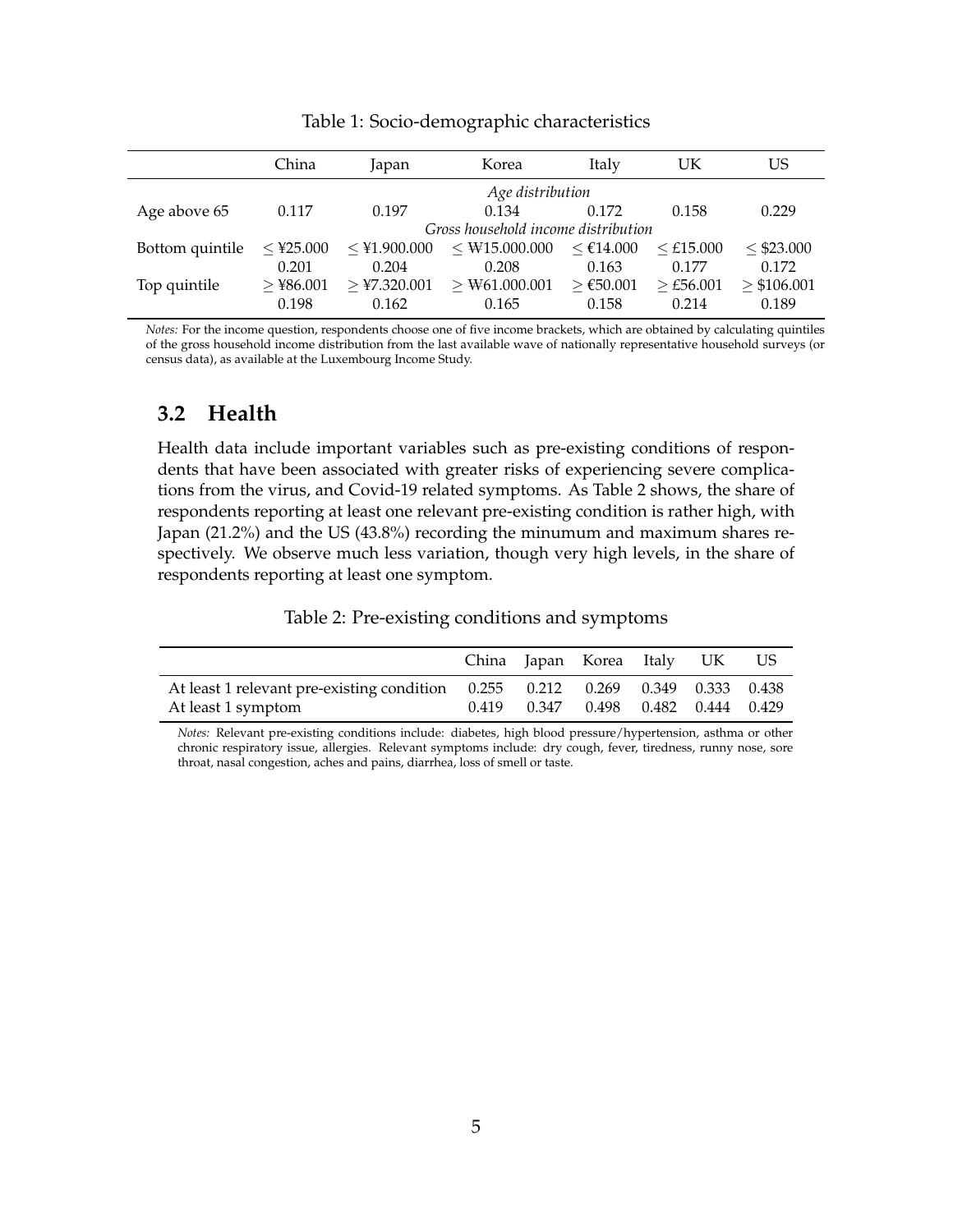<span id="page-7-0"></span>

Figure 1: Contacted doctor, conditional on showing any symptom

[Figure 1](#page-7-0) shows some heterogeneity in how citizens and medical authorities have responded to patients experiencing Covid-19 related symptoms. First, we notice that a much larger share of respondents from China, compared to any other country, have reached out to a doctor after experiencing symptoms. Second, we find that a larger share of people are waiting to be tested in the US and China, suggesting that these countries are facing especially strong mismatch between the demand and supply of testing.

#### **3.3 Exposure**

Our data set includes a rich set of variables characterizing exposure, including information on the number of close daily interactions at work and use of public transport during normal times, the number of close daily interactions in the past two weeks, as well as information on household composition and living arrangements. We also elicit information on the job of respondents using a comprehensive list of professions from the US department of labor (O·Net database), which maps professions into risks of exposure to disease and infections.

Living arrangements are potentially an important element in determining the further spread of the disease once measures are relaxed. If the young are allowed back at work, but share their home with older people, it may be difficult to shield the old from the disease. [Figure 2](#page-8-0) shows the fraction of those age 65 and older who share their home with a younger person (0-18 years old or 18-65). Multi-generation arrangements are common in South Korea, Italy and China, but much less so in the UK, the US and Japan.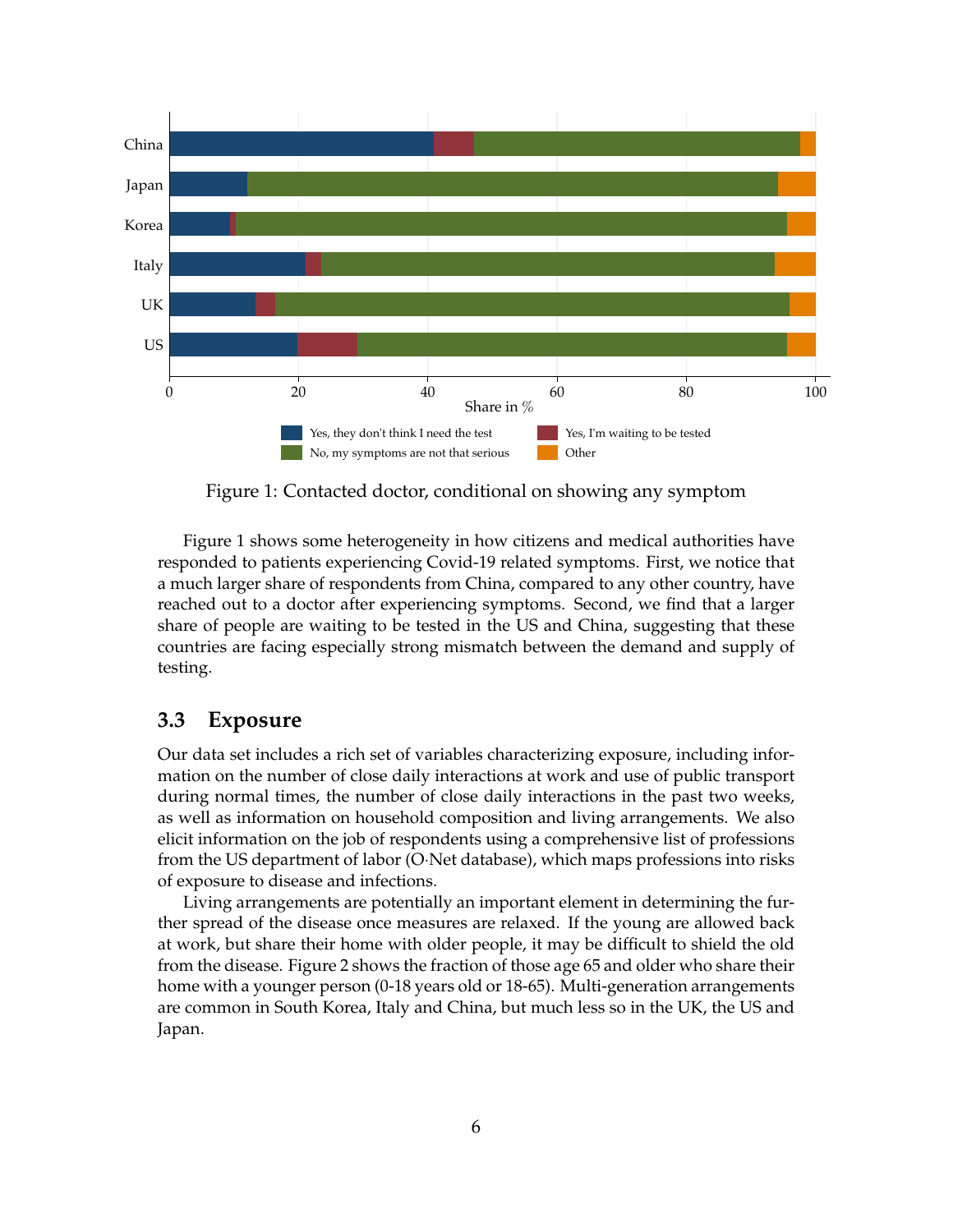<span id="page-8-0"></span>

Figure 2: Fraction of 65+ living with children and middle age adults

In [Figure 3,](#page-9-0) we use box plots to report the risks of exposure faced by survey respondents. Risks are measured in two ways. In the left panel, we examine exposure variation by respondent profession. In the right panel, we look at the reported number of daily close contacts at work during normal times. As expected, jobs in groups of industries like health and education appear to put individuals at substantially greater risk of infection according to the professional risk measure from the O·Net database. At the same time, it is interesting to notice that these risks do not closely map to the number of close interactions that respondents report having. Such a disconnect poses a challenge for the calibration of models that treat the spread of infections primarily as a function of the number of contacts and ignore e.g. individual choices that people with different backgrounds might be able to make to mitigate their risks.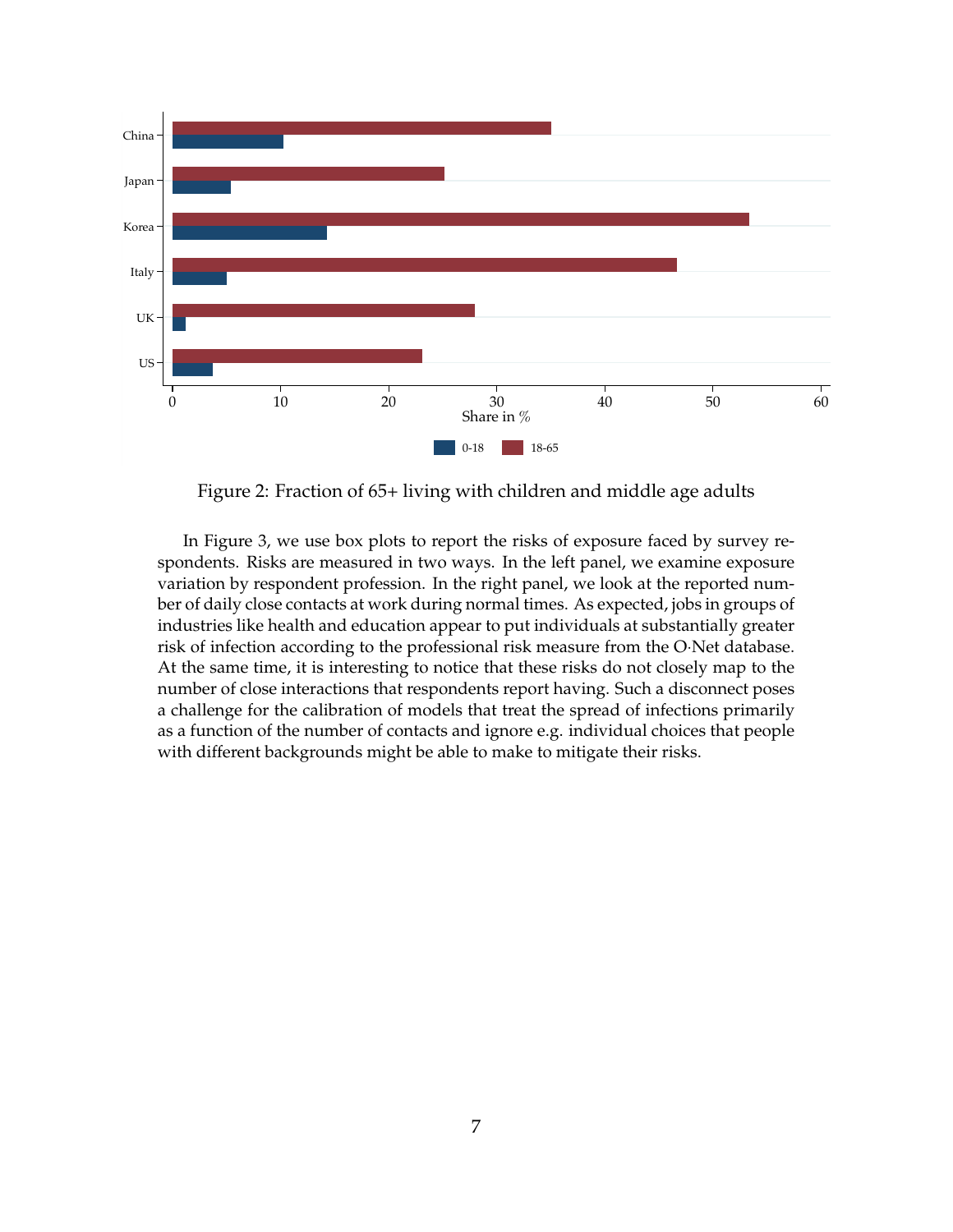<span id="page-9-0"></span>

*Note:* Risk of exposure in the left panel is based on the assessment by profession made by O·Net attributes of the risks of exposure to disease and infections. Other services include: (i) accommodation and food, (ii) administrative and support, (iii) arts, entertainment, and recreation, (iv) finance and insurance, (v) government, (vi) information, (vii) management of companies and enterprises, (viii) other (except public administration), (ix) professional, scientific and technical, (x) real estate, rental and leasing, (xi) transportation and warehousing, (xii) utilities, (xiii) wholesale trade. Other industries include: (i) agriculture, forestry, fishing and hunting, (ii) construction, (iii) manufacturing, (iv) mining, quarrying, and oil and gas extraction. The number of close daily interactions at work in normal times is censored at the 99th percentile to constrain the influence of outliers.

Figure 3: Risks of exposure and close in person interactions at work in normal times

#### **3.4 Behavioral response**

A distinctive feature of our retrospective data set is that for a large number of individual behaviors, relevant both for the spread of infection and for coping with social isolation due to the pandemic, we collect information on how people typically behave (i) in normal times, (ii) shortly after the beginning of the outbreak of the Covid-19 pandemic, and (iii) at the time of data collection.

We show how these behaviors evolve over time in [Figure 4.](#page-10-0) By and large people have responded to the recommendations to practice social distancing. Interestingly, except for China, there is little response in terms of increasing healthy behavioral habits. On the other hand, there is also substantial variation in response to wearing face masks, with Asian countries being acquainted to and willing to increase the use of such a device, the US and (to a greater degree) Italy fast increasing adoption, and the UK hesitating to adopt face masks.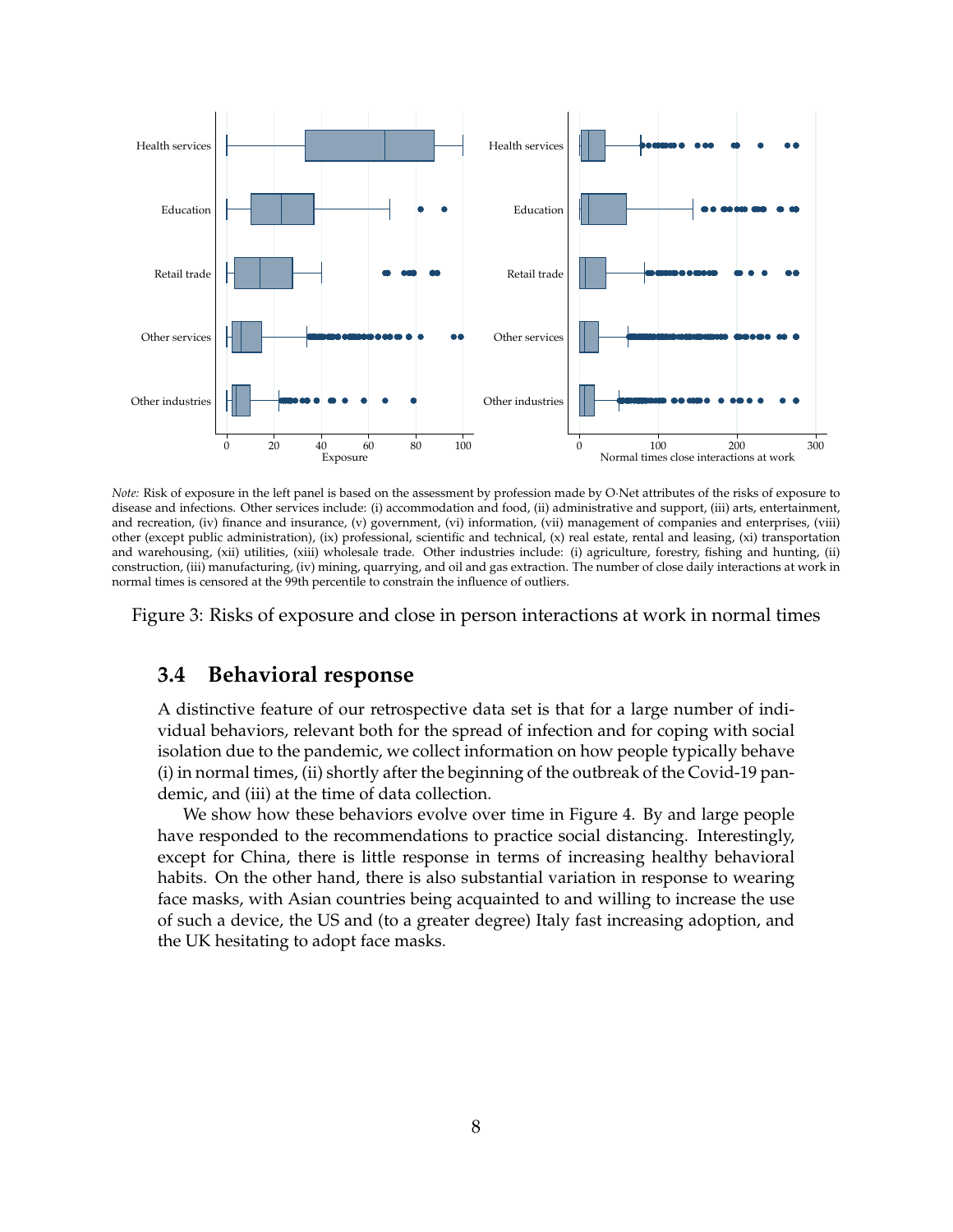<span id="page-10-0"></span>

Figure 4: Changes in behavior over time

Another set of variables in the dataset illustrates how, during the pandemic, people have been able to volunteer to support people in need and continue attending religious services. Especially on the latter we observe substantial heterogeneity with a striking 20% of respondents reporting to have attended religious services at least once a week since the outbreak of the pandemic in their country (see [Figure A3\)](#page-20-0).

Through the pandemic people are less likely to visit a doctor, and as some of the variables in our data could illustrate, they are also quite concerned about the needed healthcare they had to defer (see [Figure A4\)](#page-21-0).

It will be interesting for future research to better understand what are the drivers of behavioral change. Some might have to do with household composition and living arrangements. Some might be driven by economic circumstances, which we discuss in turn.

#### **3.5 Work related behavior and economic effects**

In this section of the survey we capture the effects of the pandemic on the economy of the household both qualitatively and quantitatively. For example, we ask respondents to quantify how much of their gross household income was lost in the first quar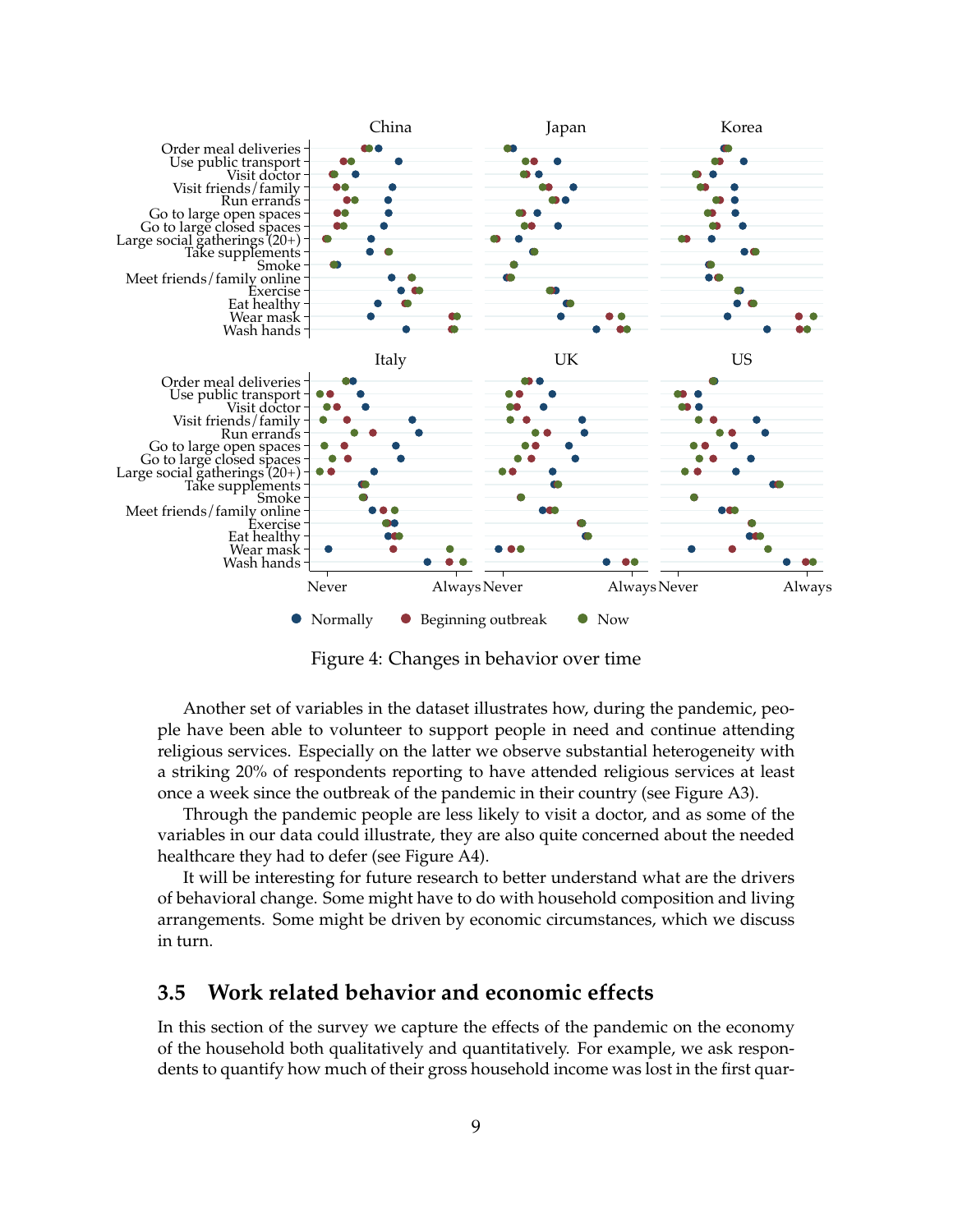ter of 2020, what are their expected income losses for the second and third quarters, changes in weekly savings and expenses. Qualitatively, we measure e.g. individual ability to reduce in person interactions at work and changes in work arrangements. We also measure both positive and negative non-financial effects of the pandemic on the households.

<span id="page-11-0"></span>

*Note:* Other services include: (i) accommodation and food, (ii) administrative and support, (iii) arts, entertainment, and recreation, (iv) finance and insurance, (v) government, (vi) information, (vii) management of companies and enterprises, (viii) other (except public administration), (ix) professional, scientific and technical, (x) real estate, rental and leasing, (xi) transportation and warehousing, (xii) utilities, (xiii) wholesale trade. Other industries include: (i) agriculture, forestry, fishing and hunting, (ii) construction, (iii) manufacturing, (iv) mining, quarrying, and oil and gas extraction.

#### Figure 5: Changes in the work situation

Here we focus on how the work situation of people who report being employed was affected by the pandemic. In [Figure 5,](#page-11-0) we see vast variation across countries in the share of workers who are currently unable to work, who were able to continue to work remotely and who did not experience any change in work arrangement. In Korea, where contact tracing has been particularly effective, we observe that a large share of workers could continue to work as normal. China has been particularly effective in moving its workers to teleworking arrangements. Western countries in particular have instead struggled the most to maintain their work force productive, as indicated by the high shares of employed respondents that are currently not at work. The right panel of the chart illustrates differences across sectors. As expected, we see pronounced resilience due to the ability to telework in the education sector, where 51% of respondents with a job were able to start teleworking, and high vulnerability of the retail trade sector, in which 31% of employed respondents had to cease working.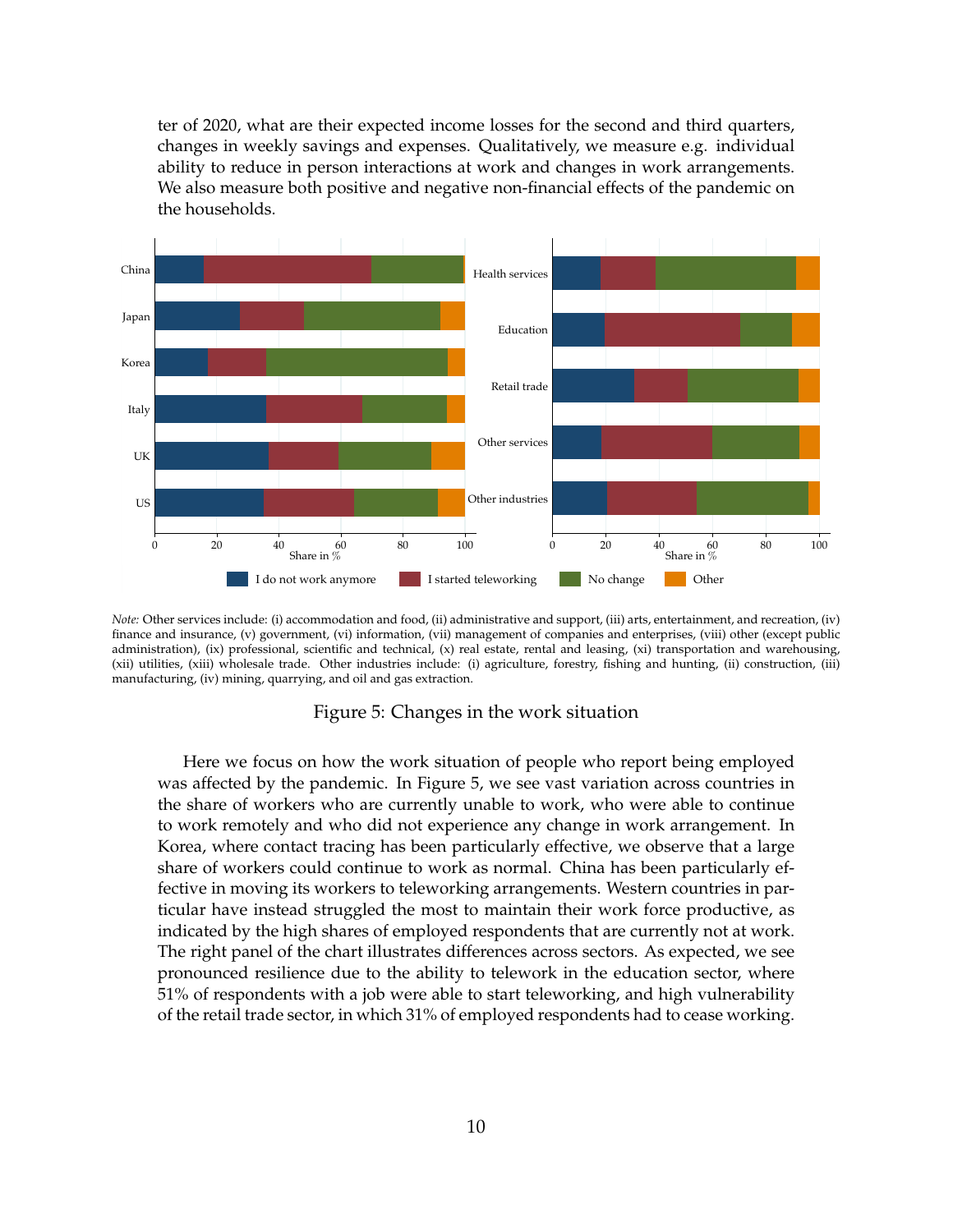#### **3.6 Beliefs**

Finally, in this section we capture quantitative beliefs that people have about the severity of the pandemic in their local area, the risks of several kinds of complications that may arise once a person becomes infected, and qualitative beliefs on the effectiveness of different policies that different governments have been implementing to counteract the spread of the virus.

<span id="page-12-0"></span>

Figure 6: Beliefs on effectiveness of public safety measures: Requiring to wear masks outside

Having beliefs data to combine with behavioral change patterns can greatly help in understanding how to best coordinate the response of the public to tame the pandemic. As an illustration, we come back to the policy of requiring face masks to be worn outside, for which we also have information on how effective the policy is (see [Figure 6\)](#page-12-0). As previously pointed out, UK respondents stand out for not wearing face masks as much as people in other countries. As a demand-side explanation for that evidence, we find that people from the UK are especially skeptical of the effectiveness of such policy.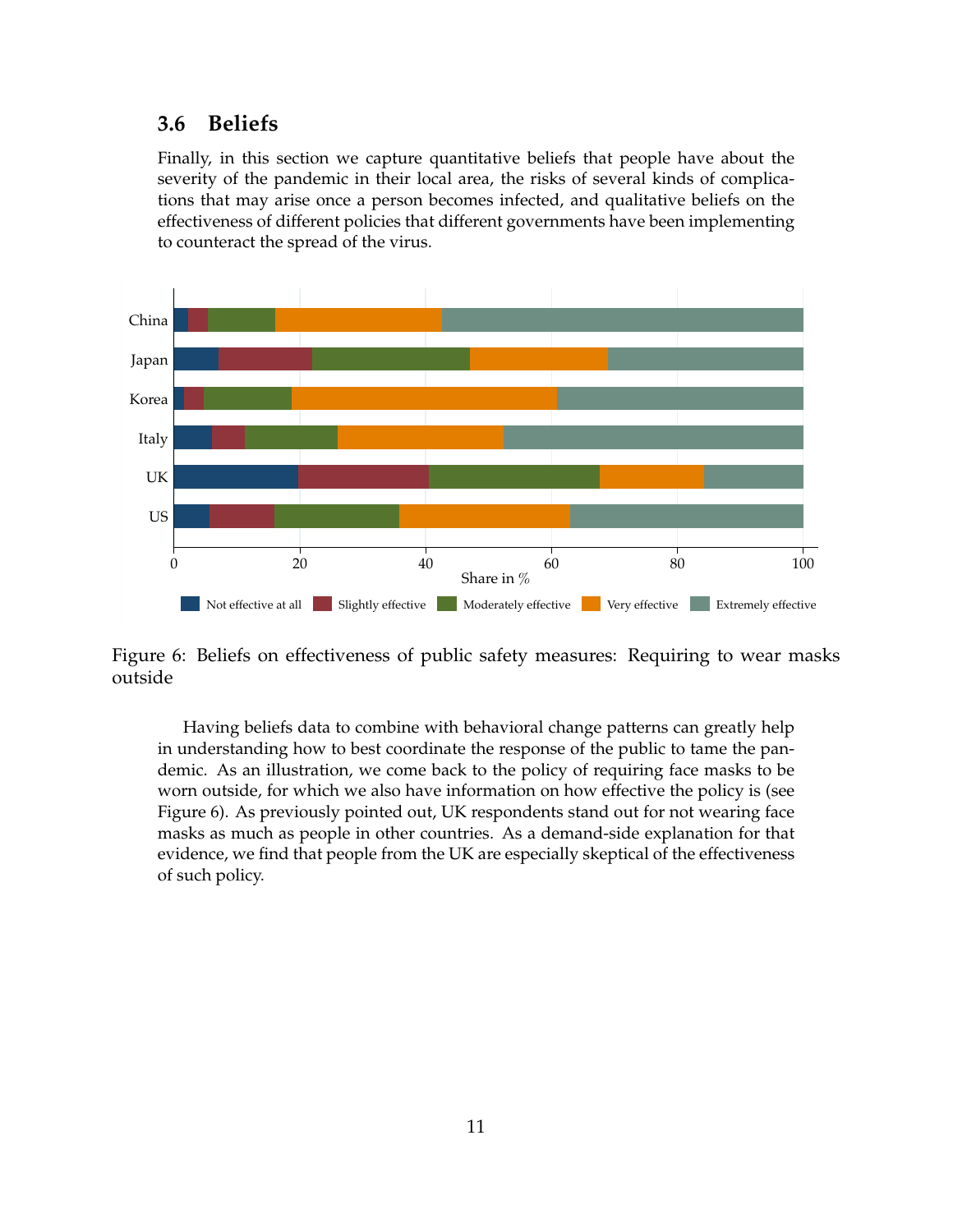<span id="page-13-0"></span>

*Note:* Other services include: (i) accommodation and food, (ii) administrative and support, (iii) arts, entertainment, and recreation, (iv) finance and insurance, (v) government, (vi) information, (vii) management of companies and enterprises, (viii) other (except public administration), (ix) professional, scientific and technical, (x) real estate, rental and leasing, (xi) transportation and warehousing, (xii) utilities, (xiii) wholesale trade. Other industries include: (i) agriculture, forestry, fishing and hunting, (ii) construction, (iii) manufacturing, (iv) mining, quarrying, and oil and gas extraction.

Figure 7: Belief on having been infected with Covid-19

[Figure 7](#page-13-0) shows how likely people think it is that they have been infected, by industry (left panel) and by country (right panel). Variation across industries is interesting because it again underscores the suggestion from [Figure 3](#page-9-0) of a weak mapping between sector and (perceived) risk of exposure. Country differences seem largely consistent with official statistics on infections (keeping in mind that for the US we have sampled respondents from the 4 most populous states, which include New York).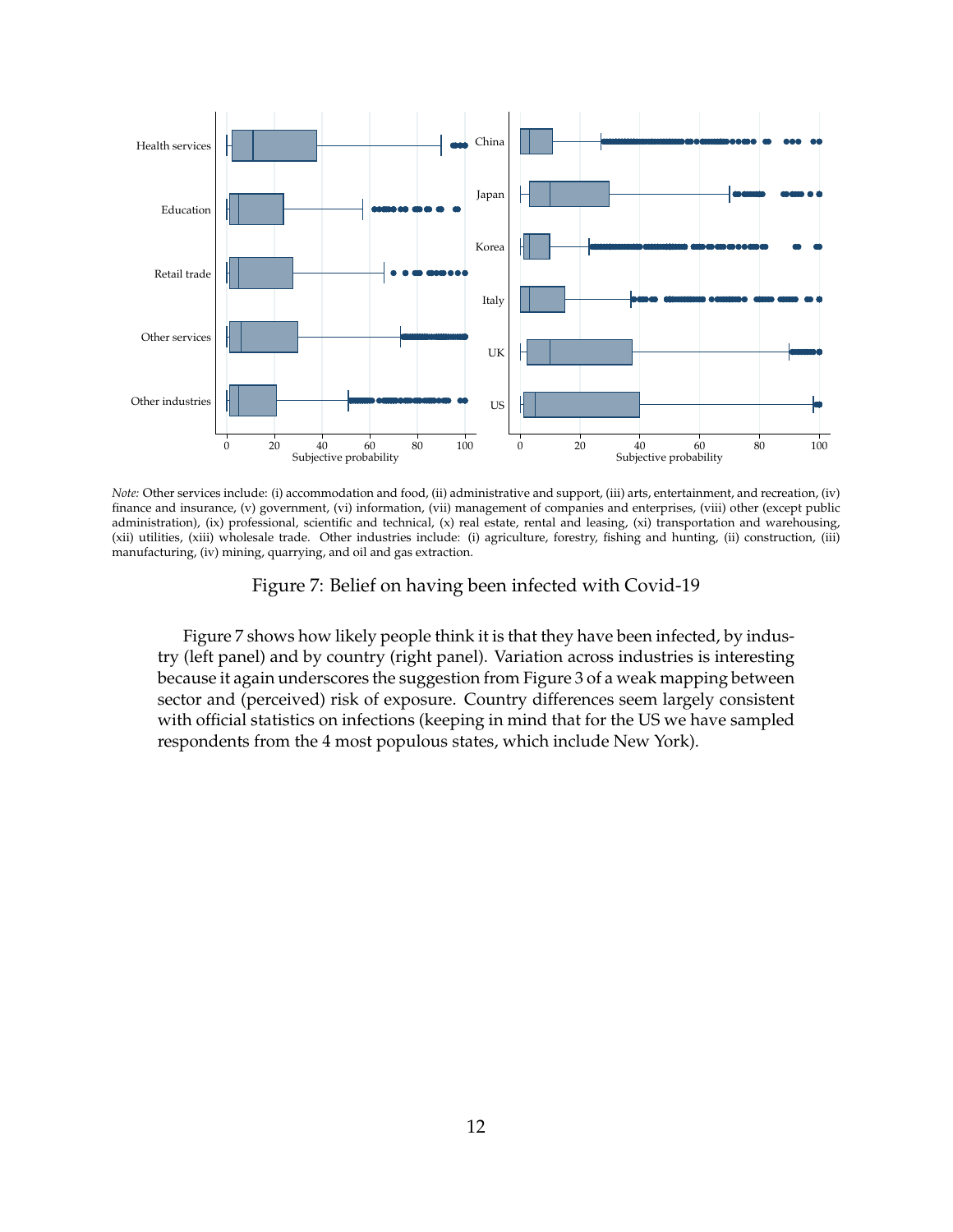<span id="page-14-0"></span>

#### Figure 8: Beliefs related to Covid-19

[Figure 8](#page-14-0) illustrates the distribution of beliefs on a broad range of Covid-19-relevant events. We caution readers against interpreting levels of reported beliefs literally, as we see that these tend to be inflated.<sup>[1](#page-14-1)</sup> That said, beliefs over complementary events appear largely consistent, in the sense of satisfying *additivity* for the majority of respondents. For example, the median respondent reports believing that about 30% of infected people will be asymptomatic and 10% of infected people die.

# **4 Ongoing research and additional questions these data can address**

There are several projects that we have begun.

<span id="page-14-1"></span> $1$ The challenges of eliciting subjective beliefs using surveys without incentives for correct responses are well documented (see e.g. [Hurd,](#page-16-3) [2009,](#page-16-3) for a review). Common techniques to improve accuracy of reported beliefs (such as interactive forms and incentivized procedures) were either not feasible or not practical without fatiguing subjects in an already long survey.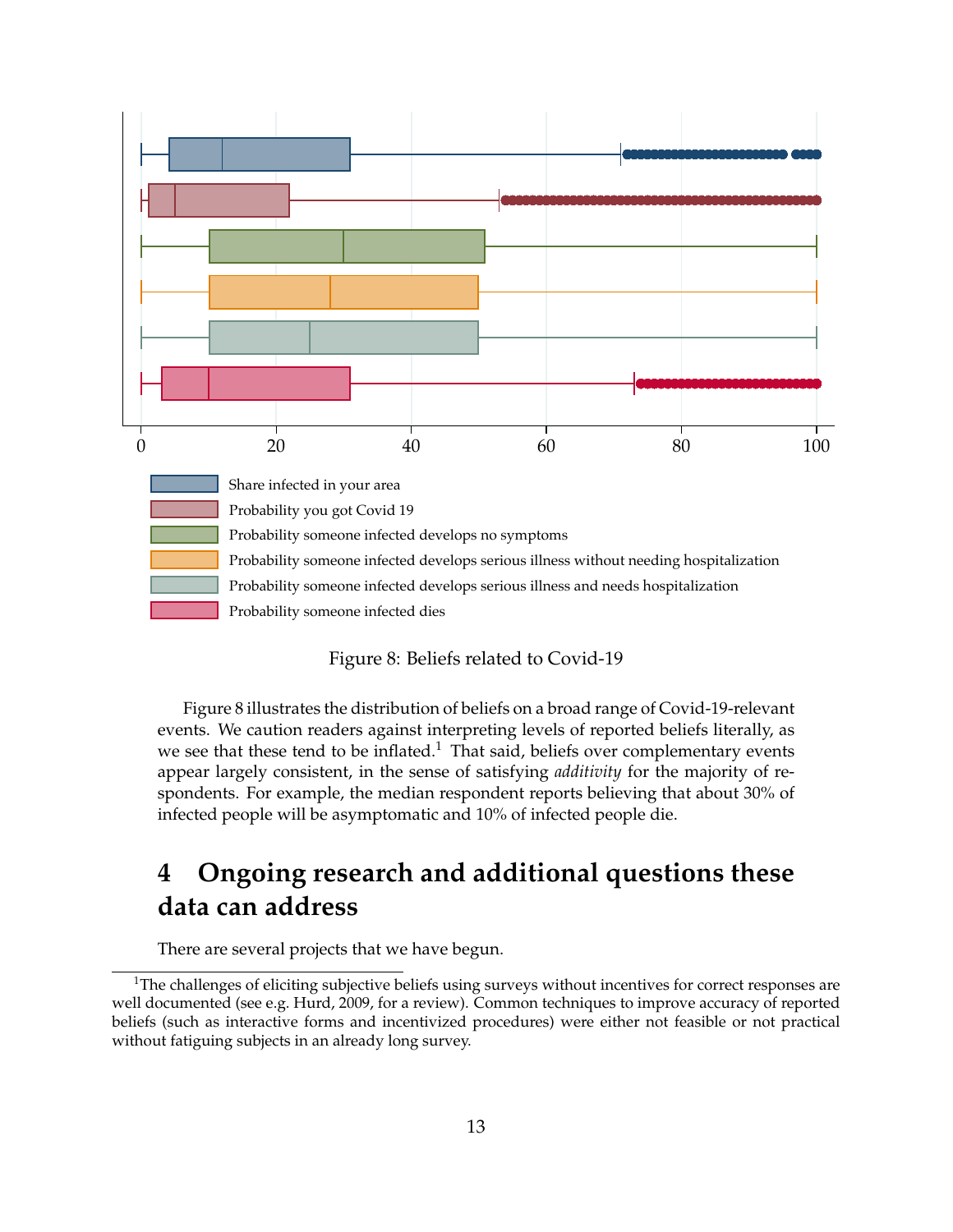#### **4.1 Beliefs about the pandemic**

A burgeoning literature in economics studies subjective beliefs and expectations about key economic phenomena. A subset of this literature focuses on how beliefs, including biases in beliefs, are formed. The Covid-19 pandemic is an interesting context in which to study what drives variation in beliefs as it represents a large and unexpected shock, individuals are tasked with forming beliefs about possibly severe consequences of their behavior, and information about the pandemic is overwhelming and often conflicting and confusing. Using the data set presented in this paper, we aim to examine which factors help to explain variation in beliefs across individuals about pandemic-related phenomena. We pay particular attention to what appear to be biases, such as a reported belief that the Coronavirus has a 100% fatality rate.

#### **4.2 Factors Associated with Social Distancing**

Another research question asks what factors are associated with decisions to socialdistance or take other measures that are protective and could also slow the spread of infection. In many cases, there are likely to be strong positive externalities to selfprotective behaviors, such as social-distancing, along with differences in the economic burden they imply, arising from work arrangements, income, household characteristics, etc. It is therefore crucial to understand who social distances and under what circumstances. This information could be used to shape policy that could slow the spread of illness, which takes account of heterogeneity in household willingness to engage in protective measures.

## **4.3 Individual Behavior and the Spread of Illness during a Pandemic**

An ongoing project is to build a structural model that examines individually optimal self-protecting behavior during an infectious disease pandemic. The framework incorporates features from epidemiology literature to link individual choices to the spread of the disease. The model will be used to assess how potential, counterfactual policies affect the spread of illness through endogenous behavior change. The model will be used to examine behavior during the Covid-19 pandemic. Empirical moments used to estimate the model will come from a variety of sources, including from the data set presented here. This project complements numerous ongoing efforts to incorporate behavior change into epidemiological models of disease spread. To our knowledge, however, no such model has incorporated socio-demographics (other than age), work arrangements, household structure, all of which could affect individual behavior.

## **5 Conclusion**

Despite the limitations and caveats discussed in the Introduction, we believe the data set introduced in this paper can be used to address a number of timely and policy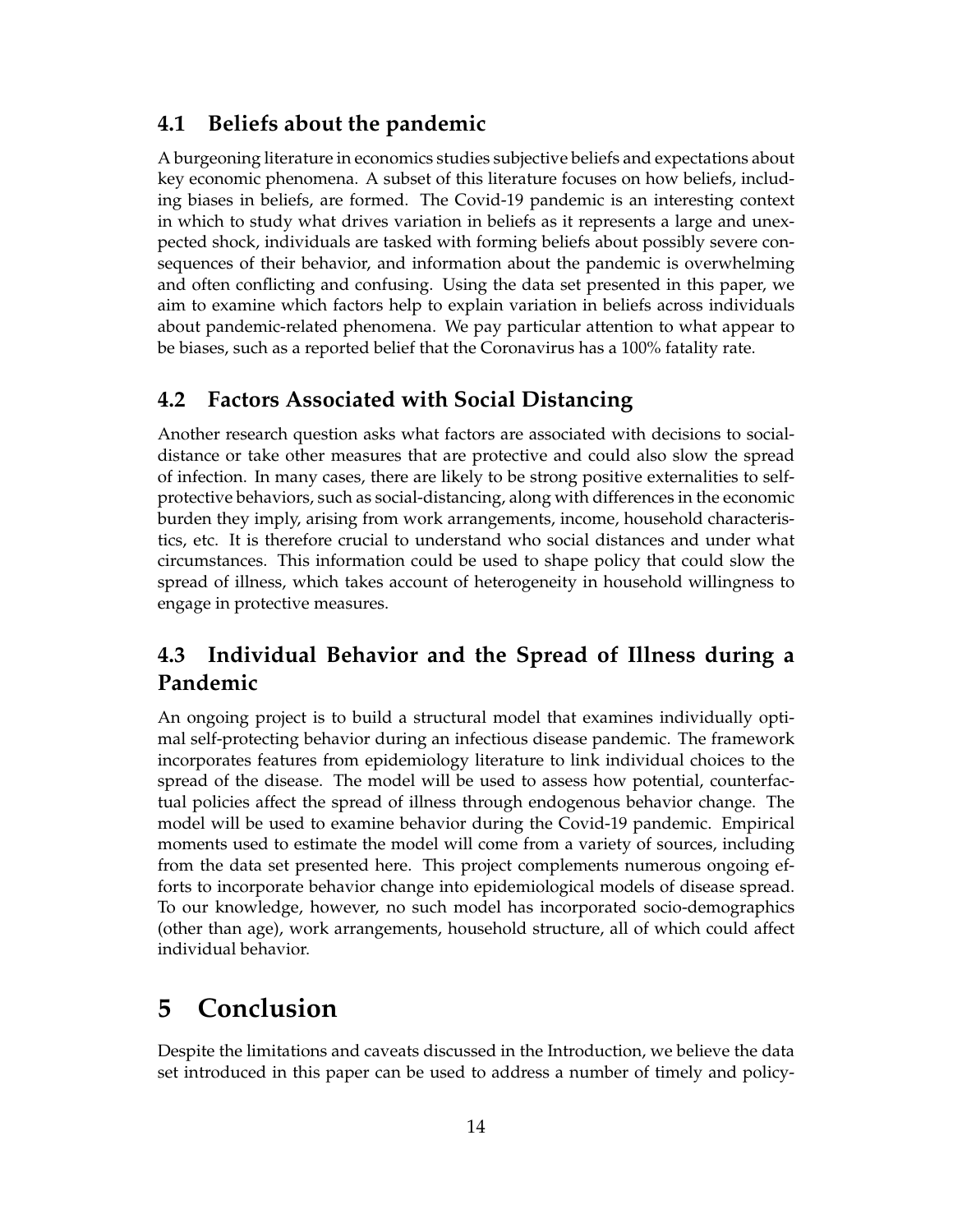relevant questions about behavior during the Covid-19 pandemic. We offer the data set as a public resource and hope it is useful for other researchers. We have endeavored to collect and describe the data with adequate caution and care.

While many of the questions we can address with the data set focus on the hereand-now, the Covid-19 pandemic will eventually run its course. However, it would be short-sighted and naive to think that another virus, perhaps an even more damaging one, will not come about in the future. Indeed, many specialists believe that this virus be cyclical, returning annually. If so, the questions we are addressing now will be important not only as we move through the current crisis, but also as we begin to prepare for the next one. Medical doctors, public health experts, epidemiologists, virologists and so forth have an obvious role to play in such preparations. However, the spread of the virus is not just a biological phenomenon, but is also driven by human behavior, which is the purview of social science. Thus, as we develop policy for future pandemics, social scientists who study behavior—and the policies that affect it—must also play a critical role. One way is through the collection and analysis of the type of data we present here, which shed light on what behavior can be expected of different segments of the population during a pandemic given heterogeneity in the incentives, constraints and circumstances people face.

## **References**

- <span id="page-16-2"></span>**Adams-Prassl, Abi, Teodora Boneva, Marta Golin, and Christopher Rauh**, "Inequality in the Impact of the Coronavirus Shock: Evidence from Real Time Surveys," *Cambridge-INET Work. Pap. Ser. No 2020*, 2020, *18.*
- <span id="page-16-1"></span>**Fetzer, Thiemo, Marc Witte, Lukas Hensel, Jon Jachimowicz, Johannes Haushofer, Andriy Ivchenko, Stefano Caria, Elena Reutskaja, Christopher Roth, Stefano Fiorin et al.**, "Global Behaviors and Perceptions in the COVID-19 Pandemic," 2020.
- <span id="page-16-4"></span>**Hale, Thomas, Samuel Webster, Anna Petherick, Toby Phillips, and Beatriz Kira**, "Oxford COVID-19 Government Response Tracker," *Blavatnik School of Government*, 2020.
- <span id="page-16-3"></span>**Hurd, Michael D**, "Subjective probabilities in household surveys," *Annu. Rev. Econ.*, 2009, *1* (1), 543–562.
- <span id="page-16-0"></span>**Jones, Sarah P.**, "Imperial College London YouGov Covid Data Hub, v1.0," Technical Report, Imperial College London Big Data Analytical Unit and YouGov Plc. 2020.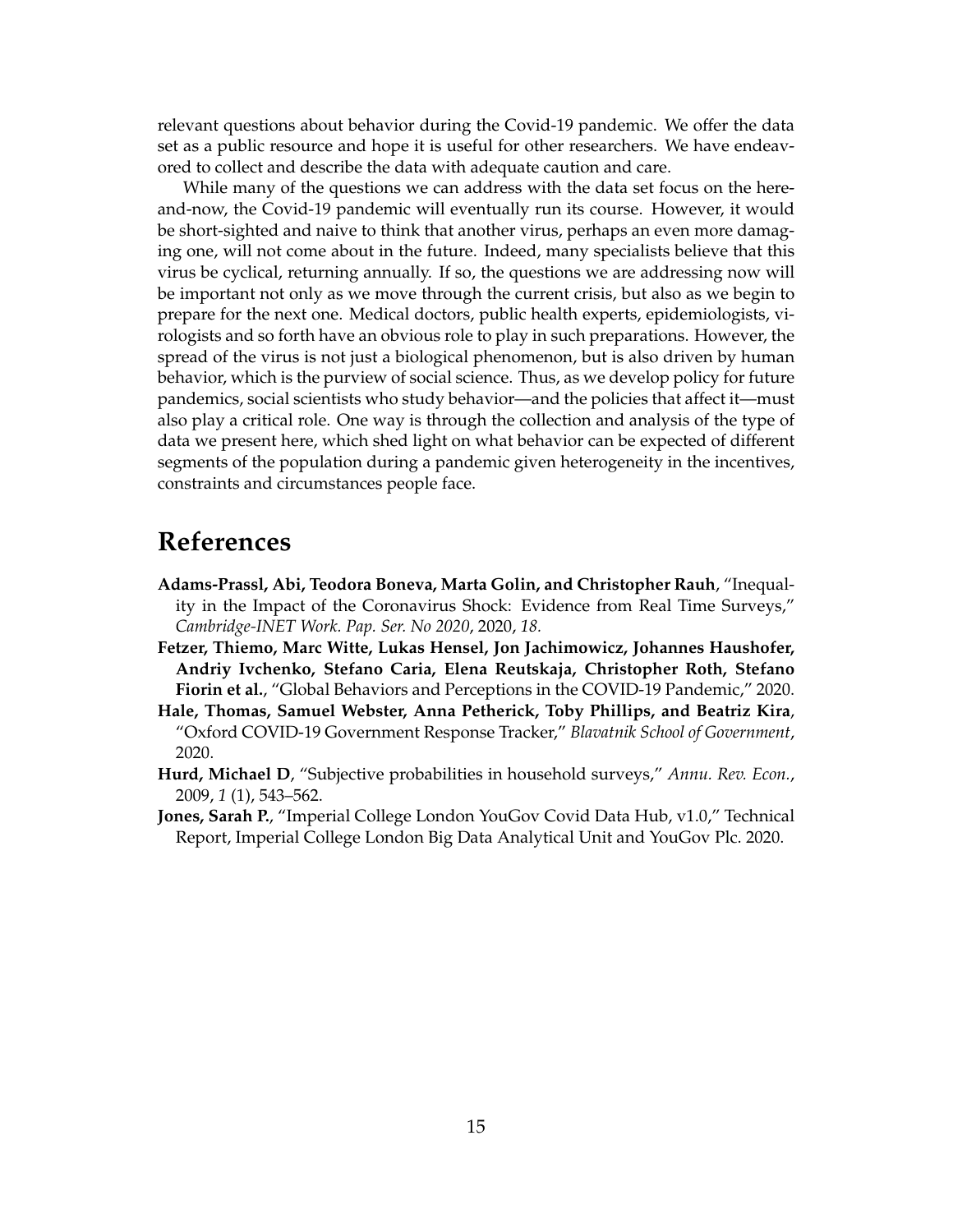## **For online publication**

## **A Surveyed Countries and Policy Variation**

As mentioned earlier, we selected these countries because they were at different stages of the epidemic dynamics. They also differ in their policy response to the pandemic.

As of the third week of April 2020 (week of data collection), these countries were at different points in the epidemiological development of the disease. [Figure A1](#page-17-0) presents summary statistics of key indicators of the spread of the disease and tests conducted, and tracks the evolution over time. These numbers correspond to officially reported numbers, so they should be taken with caution, since there are important differences in measurement and reporting criteria across countries.<sup>[2](#page-17-1)</sup>

<span id="page-17-0"></span>

|                                                                                                                  |                                 | China           | Japan                    | Korea                                                                                                      | Italy                                                                                    | UK                           | <b>US</b>                        |         |       |
|------------------------------------------------------------------------------------------------------------------|---------------------------------|-----------------|--------------------------|------------------------------------------------------------------------------------------------------------|------------------------------------------------------------------------------------------|------------------------------|----------------------------------|---------|-------|
|                                                                                                                  | Cases<br>Deaths<br><b>Tests</b> | 83,944<br>4,637 | 14,088<br>415<br>164,255 | 10,765<br>247<br>619,881                                                                                   | 203,591<br>27,682<br>1,979,217                                                           | 165,221<br>26,097<br>687,369 | 1,039,909<br>60,966<br>6,024,625 |         |       |
|                                                                                                                  | for China.                      |                 |                          |                                                                                                            | Source: Official sources collated by Our World in Data. Data on testing is not available |                              |                                  |         |       |
| 35000<br>Cumulative tests, per million inhabitants<br>5000 10000 15000 20000 25000 30000<br>$\circ$<br>January 1 | February 1                      | March 1         | April 1                  | Total confirmed cases, per million inhabitants<br>$500$ $1000$ $1500$ $2000$ $2500$ $3000$ $3500$<br>May 1 | $\circ$<br>January 1                                                                     | February 1                   | March 1                          | April 1 | May 1 |
|                                                                                                                  | China                           |                 | Japan                    | Korea                                                                                                      | Italy                                                                                    | UK                           | $-$ US                           |         |       |

*Source:* Official sources collated by Our World in Data. Data on testing is not available for China.

Figure A1: Covid-19 cases, deaths, and tests for surveyed countries by May 1, 2020

<span id="page-17-1"></span><sup>&</sup>lt;sup>2</sup>We recommend the Oxford Covid 19 government response tracker website for more details on measurement issues https://www.bsg.ox.ac.uk/research/research-projects/coronavirus-governmentresponse-tracker).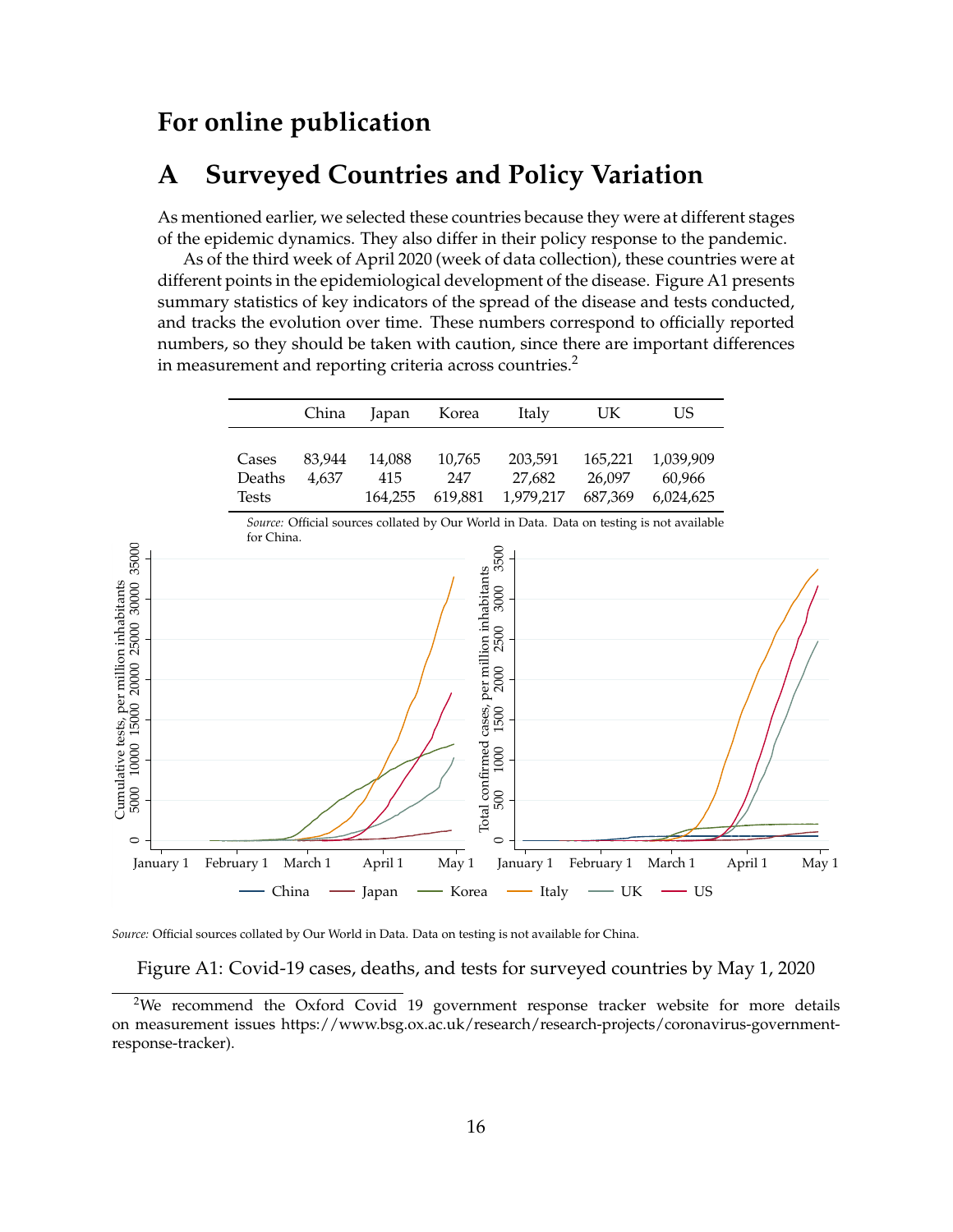We briefly review the trajectory in each country.<sup>[3](#page-18-0)</sup> Covid-19 originated in the Chinese city of Wuhan, the capital of Hubei province. The first cases were linked to a Seafood Market. By the end of January, the number of infections had surged to over ten thousand. On February 12, thousands more cases were confirmed in Wuhan after a change to the diagnosis method, which led to a sudden increase in confirmed cases. As of May 1st 2020, Covid-19 had infected over 84 thousand people and killed around 4,600 across the country. However, it had been the fourth consecutive day that no deaths were registered in the country.

In Japan, the first reported case of Covid-19 was confirmed on January 14, 2020. The first transmission within Japan was recorded on January 28. The number of new cases then increased sharply in February. The upward trend in new cases continued in March with 26 clusters confirmed in multiple prefectures. April saw a further acceleration of the infection rate. Consequently the Japanese government declared a state of emergency for seven prefectures on April 7. Overall, disease spread in Japan followed a slower trajectory in comparison to China, Europe and the United States. In South Korea, the number of cases initially began to increase exponentially because a person who attended several Church services from the Shincheonji Church in the province of Daegu (referred to as "patient 31"). The Korean government has aimed at retracing other members of the Church and testing over 200 thousand Shinchonji church followers. The number of daily new cases has fallen in recent weeks, but small clusters of infections continue to appear across the country and the number of cases imported from abroad is also increasing.

Italy is the first European country to have experienced a surge in confirmed cases towards the end of February. The region most hit by the virus in the country was Lombardy, with about 68 thousand cases.

The UK and the US experienced a first surge in cases later in time, around the third week of March. In the UK, London has the highest number of confirmed cases of the virus with 22,072 registered cases as of April 21. In the US, as of April 30, there had been over 1,039,909 cases. The Coronavirus outbreak has now been reported in every state in the US, with the vast majority of cases reported in the state of New York.

The number of confirmed deaths has also widely differed across countries. Japan and South Korea show the lowest overall number of deaths, while Italy, the UK and the US have experienced much higher death tolls.

Countries have taken different approaches to tackle the epidemic. [Figure A2](#page-19-0) presents an overview of the measures taken over time. China locked down the province of Hubei on January 23d and imposed strict measures across the rest of the country. Japan imposed strict measures towards the end of February, including restrictions on internal travels. South Korea implemented widespread testing very quickly, and tracked contacts of positively diagnosed cases. Italy first locked down several towns in the North of the country, most affected by the epidemic. They then expanded the lockdown to the rest of the country on March 9. In the UK, school closures and travel restrictions were also imposed starting in the fourth week of March. In the US, States have responded differently in terms of measures taken and of timing. Starting in late

<span id="page-18-0"></span> $3$ The information presented here comes from country specific reports put together by Statista and available on their public website (www.statista.com).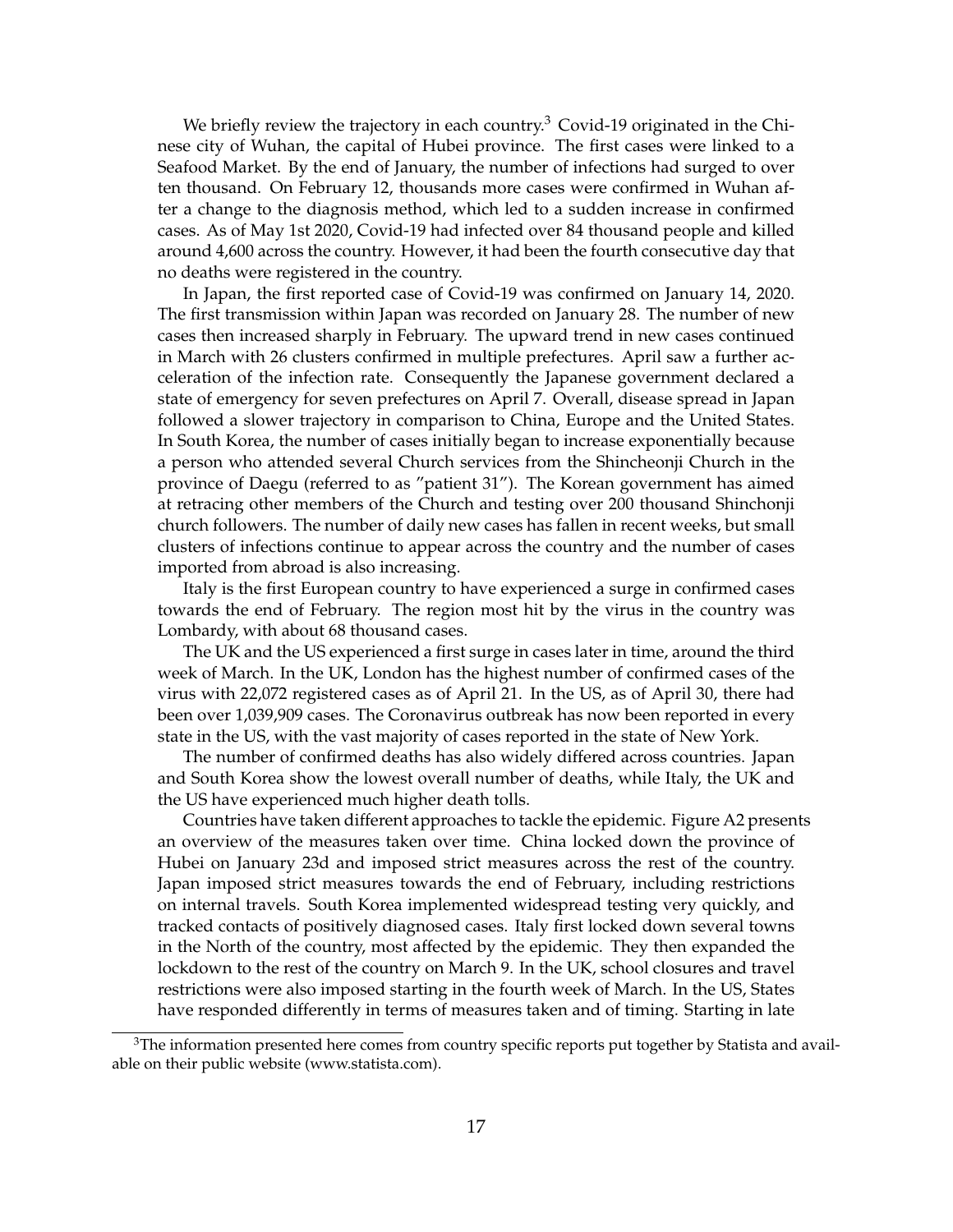<span id="page-19-0"></span>

April, some states had already begun to relax measures, allowing some businesses that had been ordered closed to re-open.

*Note:* This timeline reports the occurrence of five classes of events with the following hierarchy (higher hierarchy events hide lower hierarchy events in the chart): first death, national restrictions, local restrictions, national recommendations, local recommendations. Using data collected from [Hale et al.](#page-16-4) [\(2020\)](#page-16-4), we focus on recommendations and restrictions (whether implemented locally or countrywide) related to seven policies. Policies under consideration include: school closure, workplace closure, cancellation of public events, restrictions on gathering size, public transport closures, stay-at-home requirements, restrictions on domestic/internal movement.

Figure A2: Recommendations and restrictions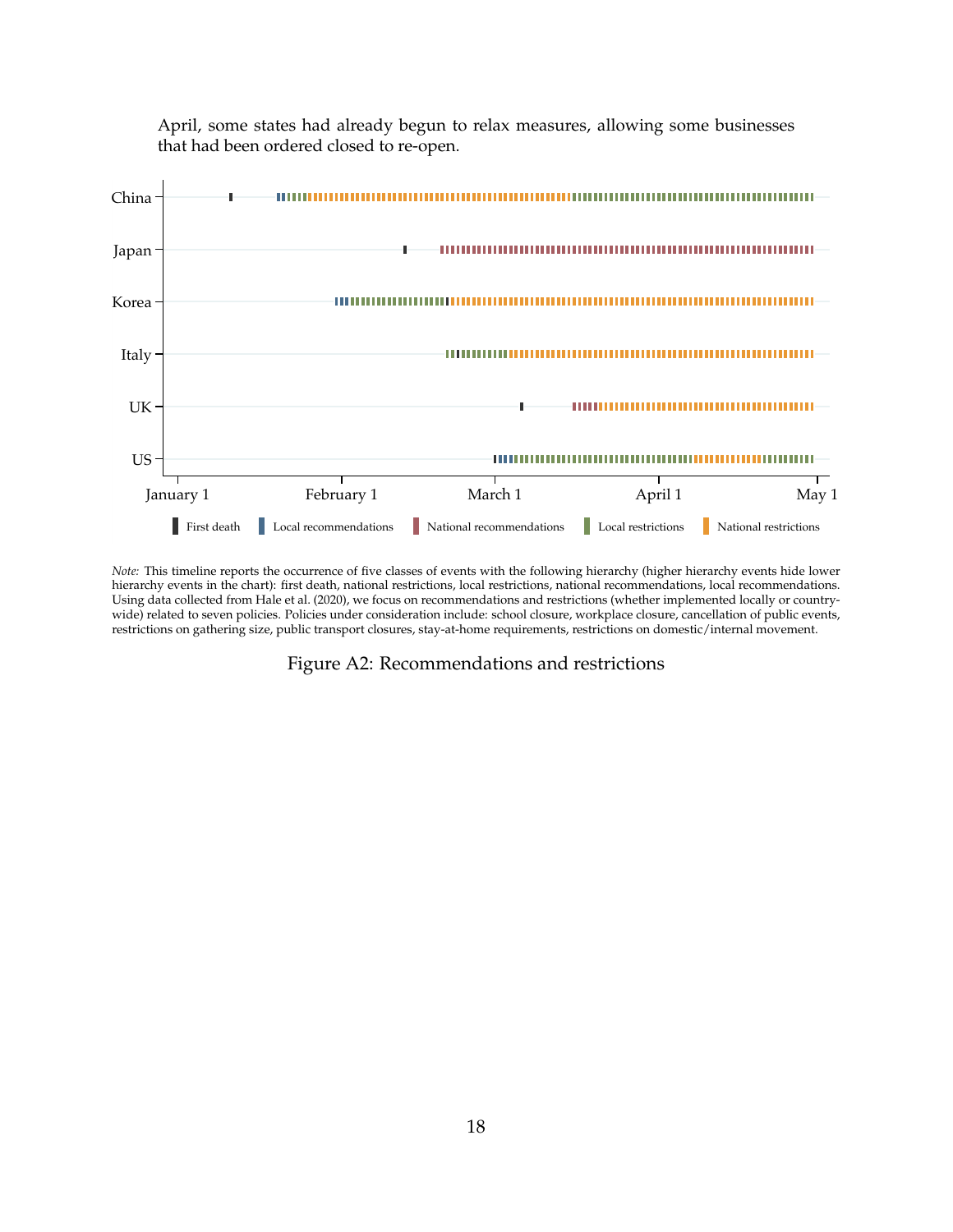# **B Additional Figures**

<span id="page-20-0"></span>

Figure A3: Volunteering and attendance to religious events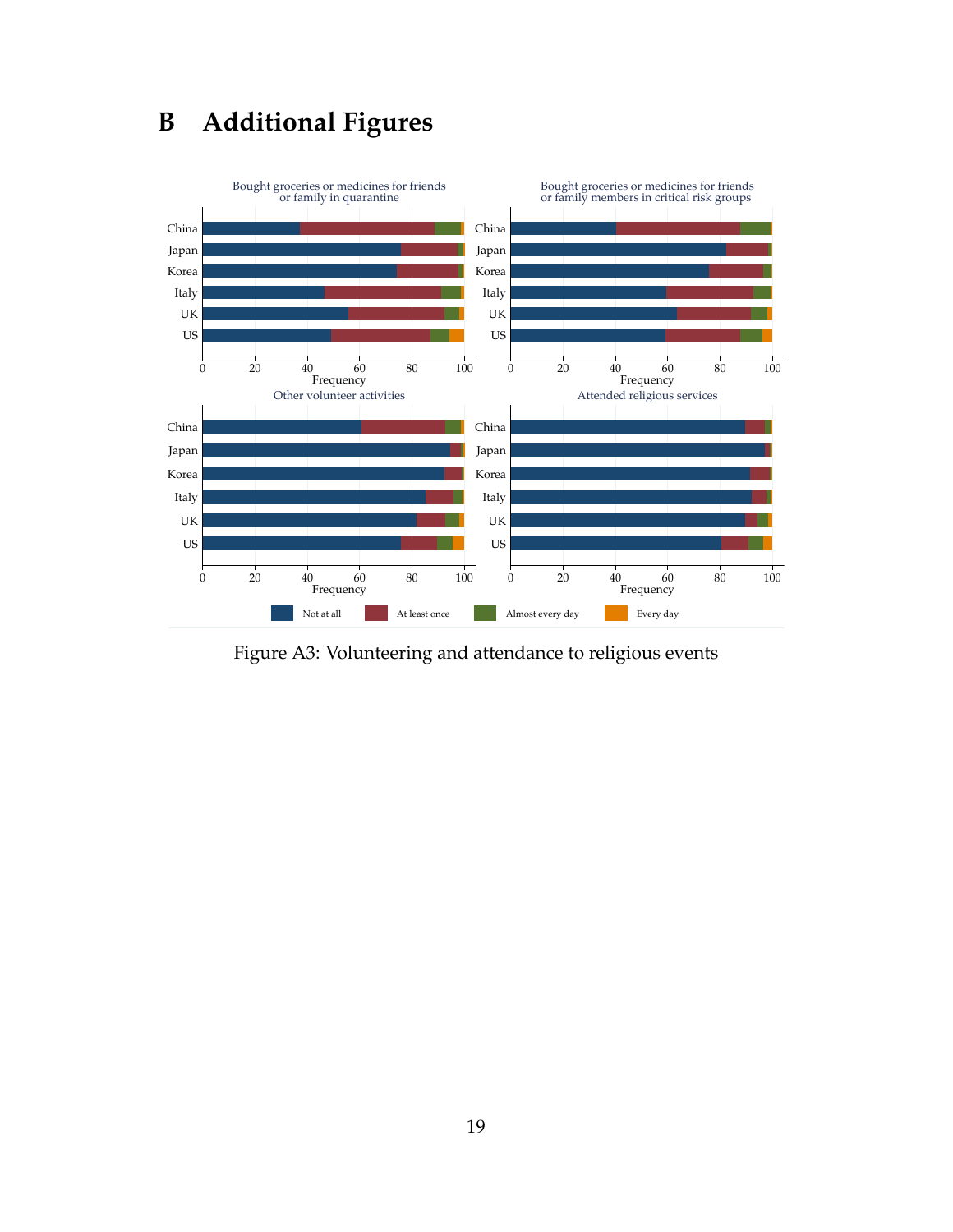<span id="page-21-0"></span>

Figure A4: Concerns about having to defer healthcare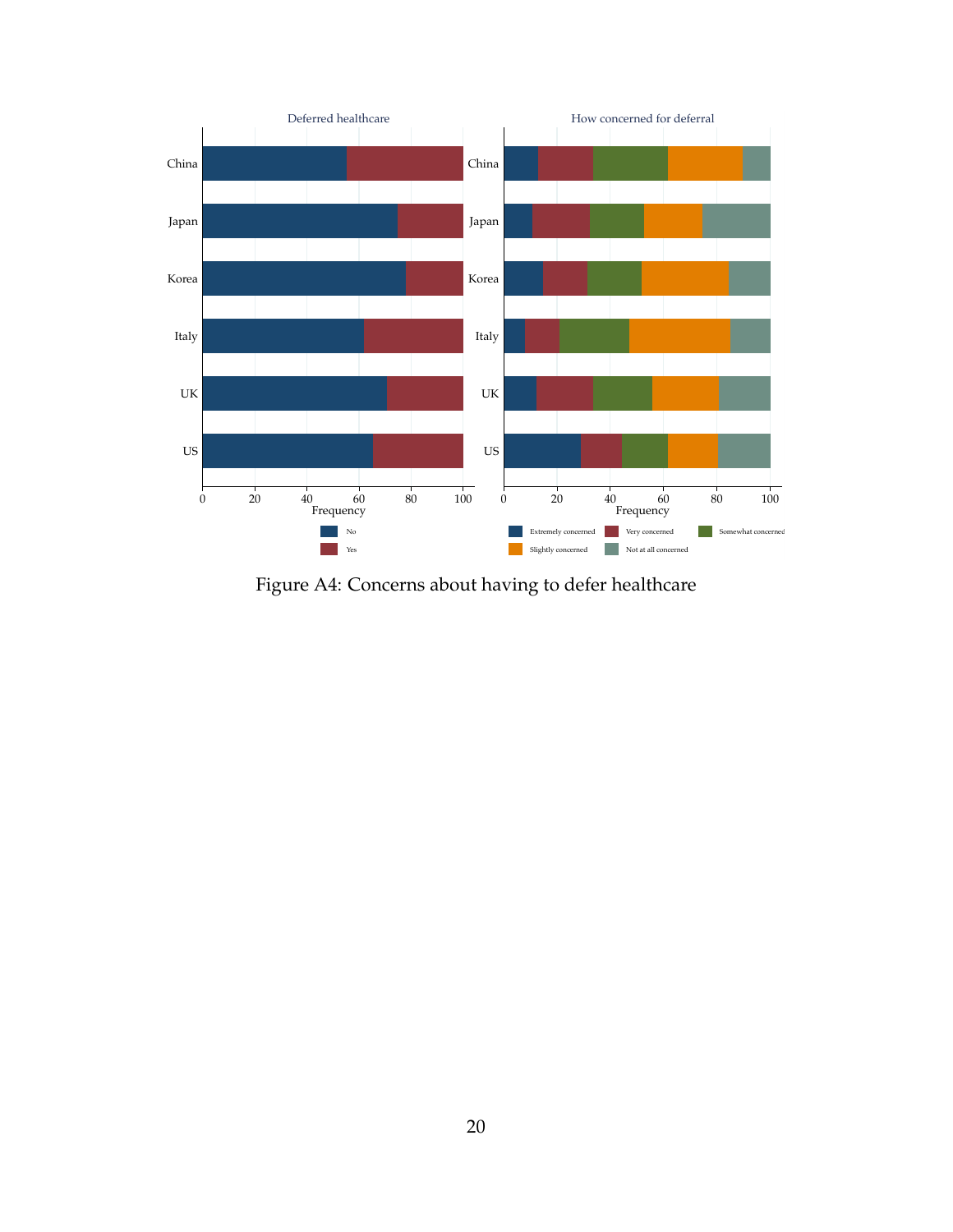# <span id="page-22-0"></span>**C Survey for the US**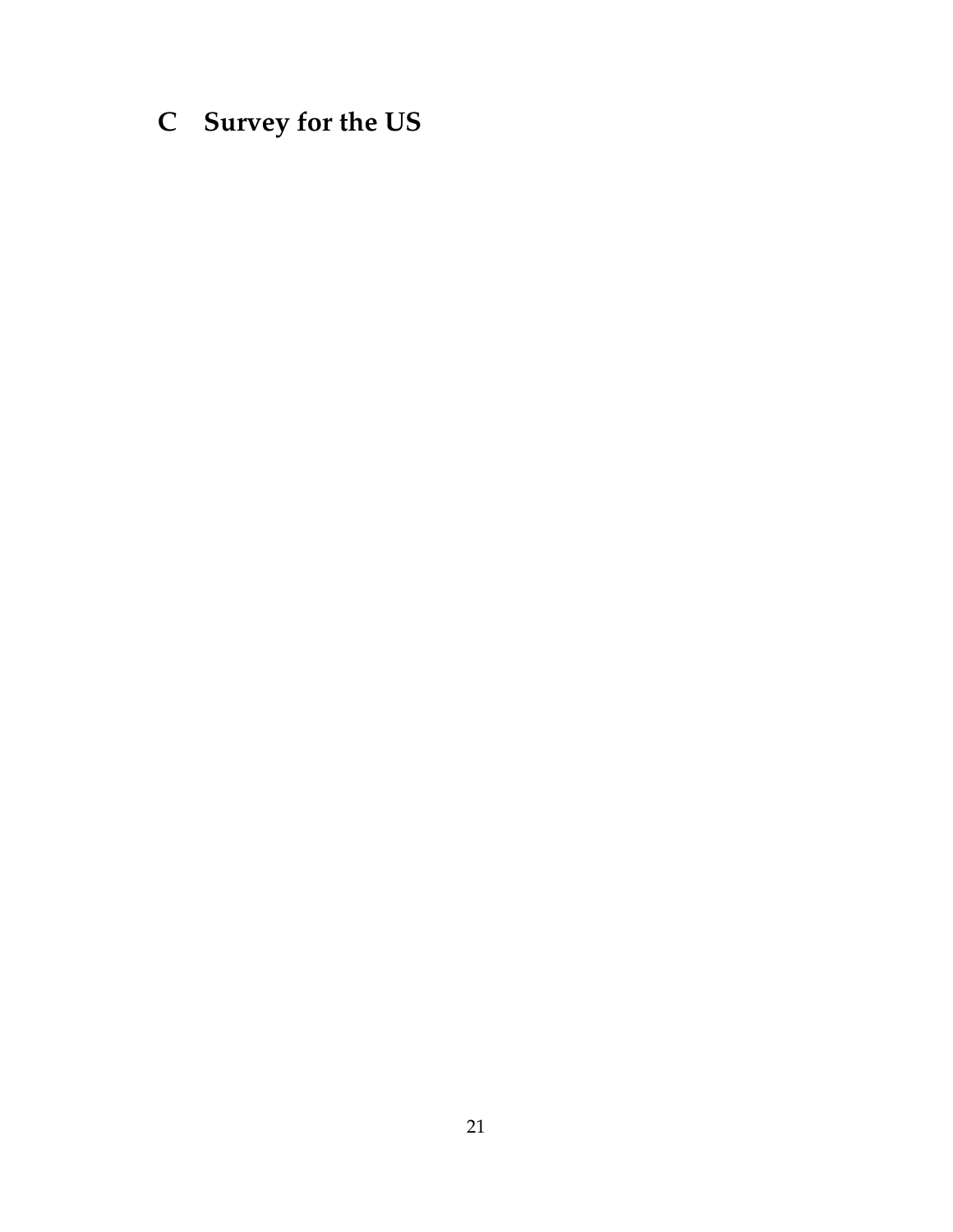### **Consent**

Thank you for taking part in this survey. The survey is an initiative from the COVID 19 RESEARCH CONDUIT, which is an international collaboration of social scientists across the world. You must be above 18 to fill in the following survey.

This study will take approximately 20 minutes of your time. We will ask you about some of your socio-economic characteristics, your behavior in the past few weeks, and your expectations about what will happen in the next few months due to the pandemic. We will also ask some general questions about your health status but you can refuse to answer them if you wish, and if you do answer then the data will be treated with additional restrictions in order to strictly preserve your confidentiality.

If you decide to participate in the survey, we ask you to take all questions seriously. Data is collected for the purposes of research and to inform public health policy. Keep in mind that your participation is voluntary, and you can at any time decide to quit answering the survey. All data is collected in anonymized form, and nobody will be able to identify you from your answers.

Except for the health data, all data collected will be deposited in an Academic Research Data Repository to facilitate as much as possible the research and response of policy-makers to the pandemic. For health data the research team will make sure to keep this confidential and safely stored, and will be shared with the public only in aggregate form for research articles.

Given the special circumstances, please make sure that answering this survey does not pose any risk for your health and the health of the people around you. Answer the survey using your personal phone, tablet, or computer. Do not answer the survey if you are feeling unwell or if doing so requires you obtaining access to a shared device that you are not otherwise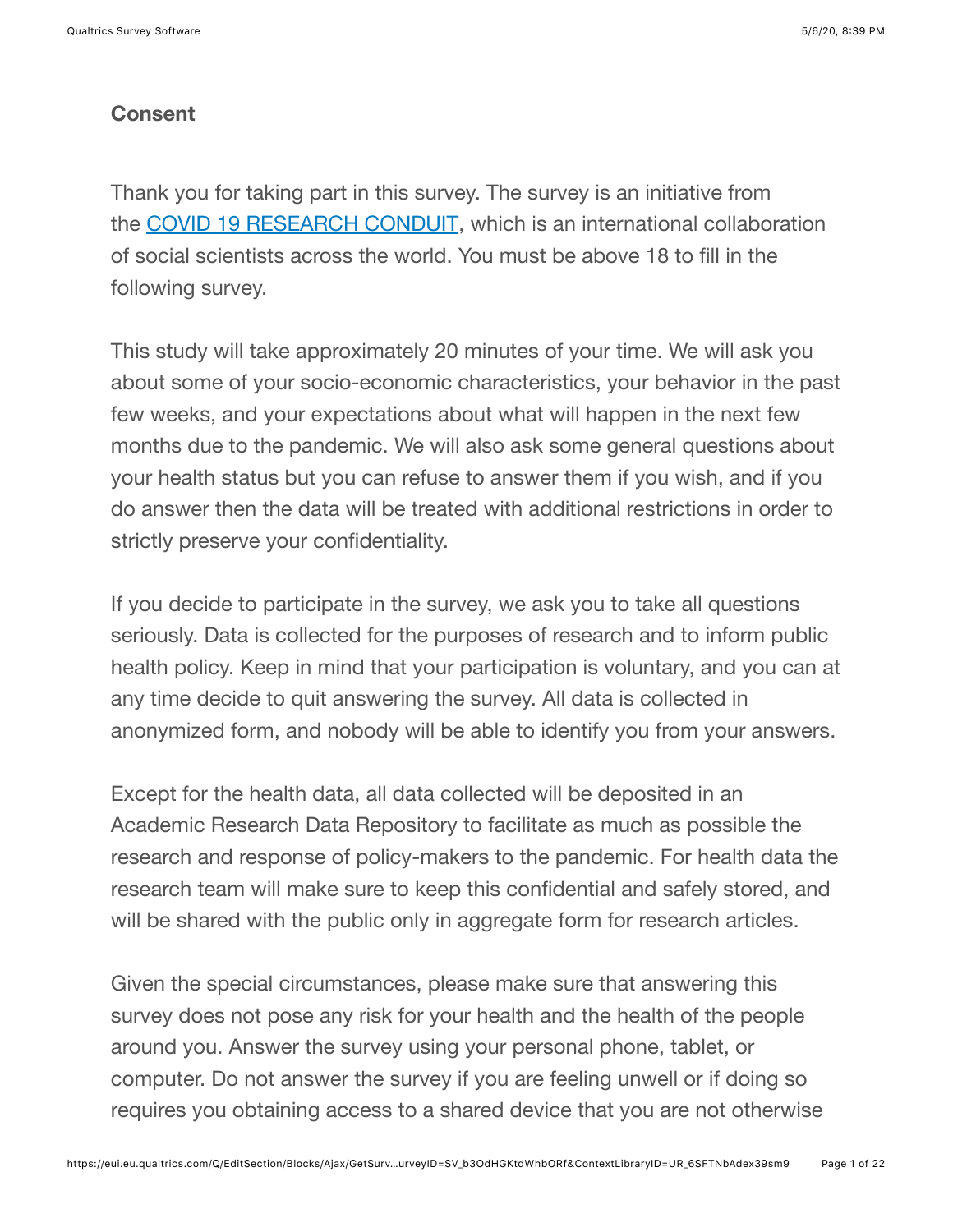currently using.

This study was cleared by the ethics committee of the University of Exeter. Should you have any question, difficulty, or complaint, please contact Prof. Julian Jamison at J.Jamison@exeter.ac.uk.

By clicking on "Yes, I would like to participate in the survey" you give your consent to take part in the study and the survey will be launched.

- $\overline{O}$  Yes, I would like to participate in the survey
- $\bigcirc$  No, I would not like to participate in the survey

#### **Socio-demographics**

How old are you?

- **O** Below 18
- $\bigcirc$  Between 18 and 25
- $\bigcirc$  Between 26 and 35
- $\bigcirc$  Between 36 and 45
- $\bigcirc$  Between 46 and 55
- $\bigcirc$  Between 56 and 65
- $\bigcirc$  Between 66 and 75
- $O$  Above 75
- $\bigcirc$  Prefer not to answer

What is your gender?

Male **Female** Prefer not to answer  $\bigcap$  $\bigcap$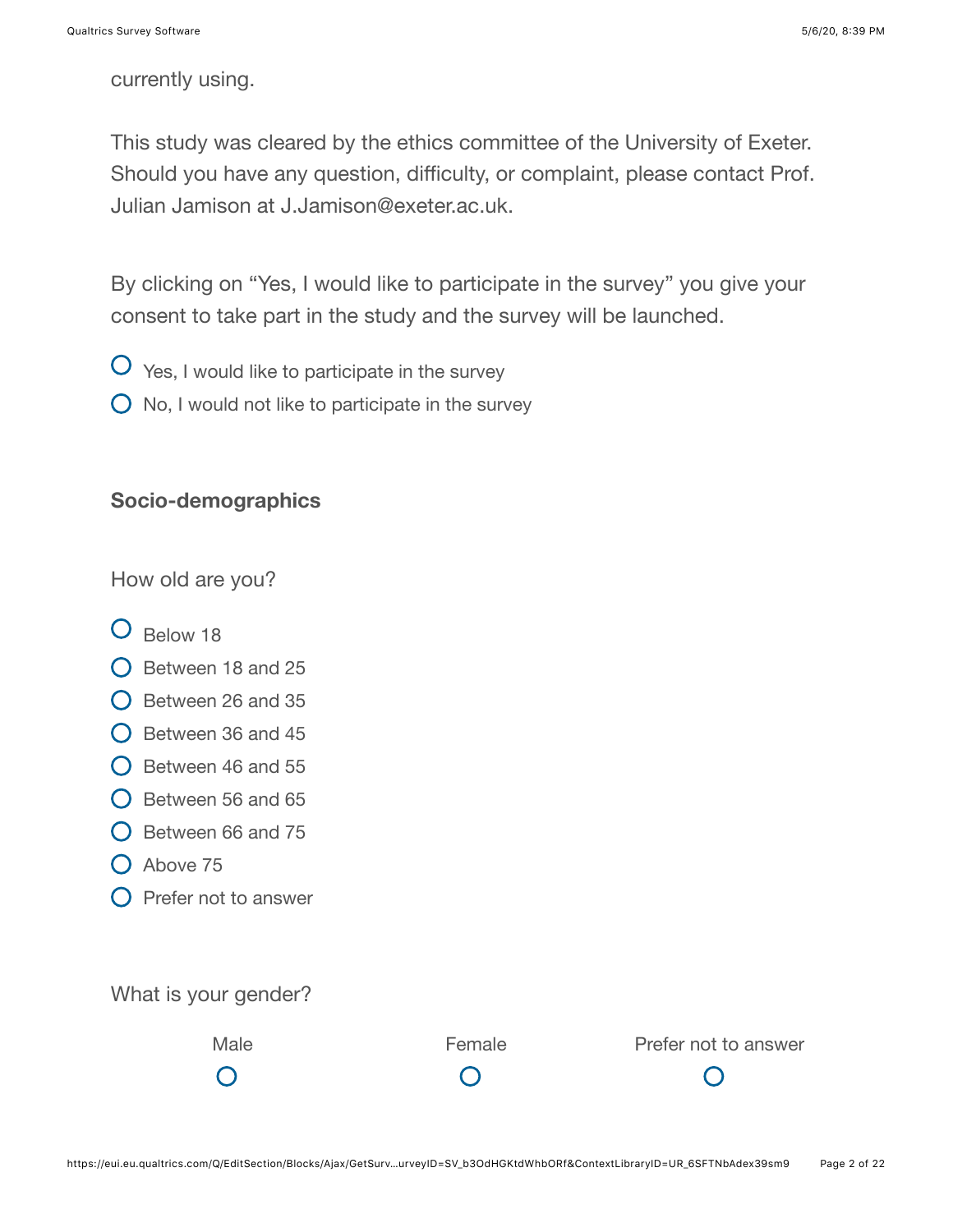What is your race (select all that apply)?

- American Indian or Alaskan Native
- $\Box$  Asian
- Black or African American
- **□ Native Hawaiian or Other Pacific Islander**
- White / Caucasian
- **Prefer not to answer**

What state do you live in?

Select state

## $\ddot{\phantom{a}}$

What is your work situation

- O Self-employed
- Employed part-time
- Employed full-time
- $\bigcirc$  Not in employment

In what range is the gross annual income of your household?

- $\overline{O}$  \$23,000 or less
- $O$  \$23,001 \$42,000
- $O$  \$42,001 \$66,000
- $\bigcirc$  \$66,001 \$106,000
- \$106,001 or more
- $\bigcap$  Prefer not to answer

### **These page timer metrics will not be displayed to the recipient.** First Click: *0 seconds*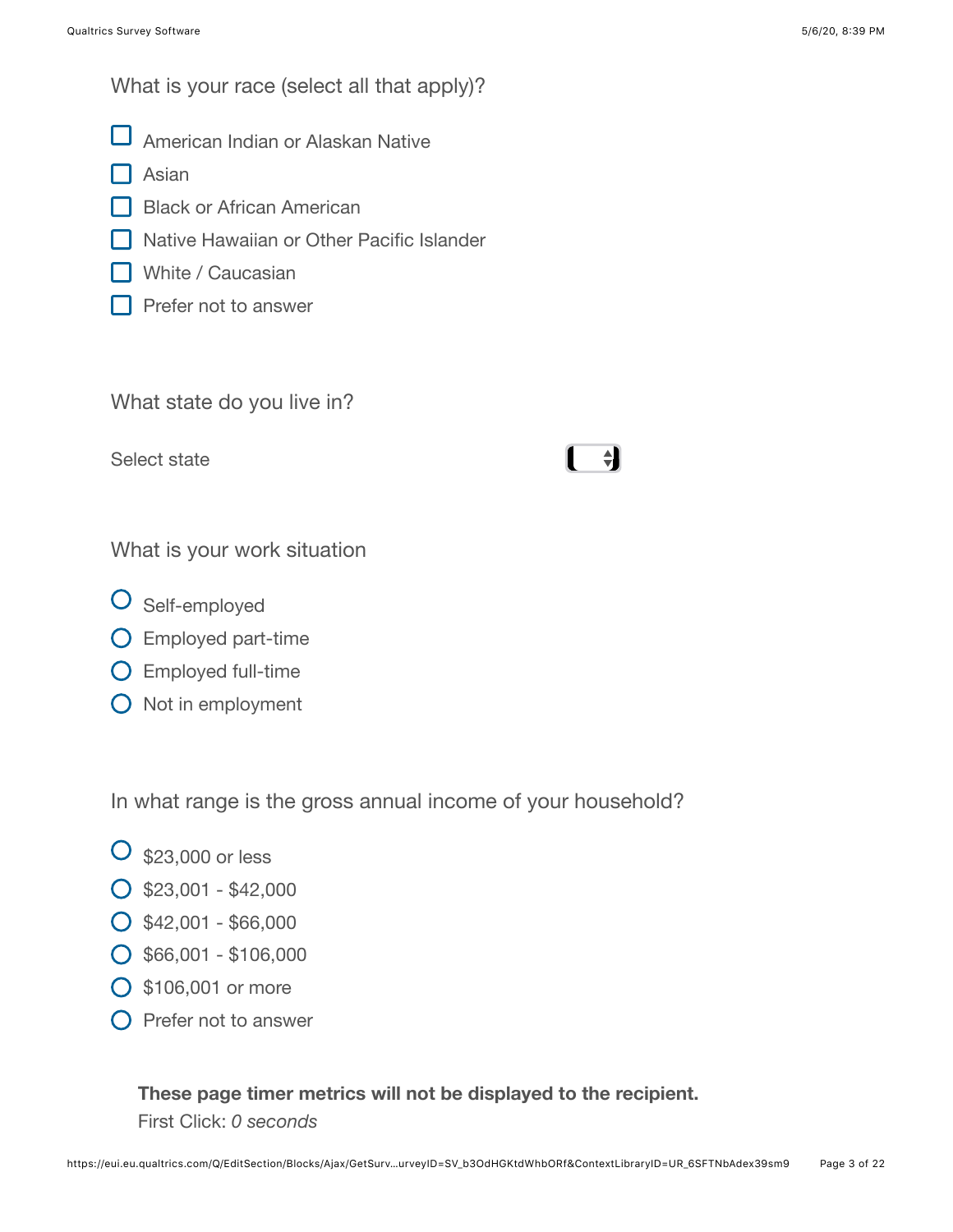Last Click: *0 seconds* Page Submit: *0 seconds* Click Count: *0 clicks*

#### **General health status and risk factors**

Some of the next questions are denoted by an "**\***" to indicate that they ask information that may be more personal in nature and will be kept confidential.

Do you have any of the following conditions? (select all that apply)**\***

| <b>Diabetes</b>                                                                       |           |  |  |  |  |  |
|---------------------------------------------------------------------------------------|-----------|--|--|--|--|--|
| High blood pressure / hypertension                                                    |           |  |  |  |  |  |
| Heart disease                                                                         |           |  |  |  |  |  |
| Asthma or other chronic respiratory issues                                            |           |  |  |  |  |  |
| Allergies                                                                             |           |  |  |  |  |  |
| Other chronic illnesses that require long term care from a doctor (please<br>specify) |           |  |  |  |  |  |
| None of the above                                                                     |           |  |  |  |  |  |
| Are you vaccinated against influenza this season?                                     |           |  |  |  |  |  |
| Yes                                                                                   | <b>No</b> |  |  |  |  |  |
|                                                                                       |           |  |  |  |  |  |
| Are you a smoker?                                                                     |           |  |  |  |  |  |
| Yes                                                                                   | <b>No</b> |  |  |  |  |  |
|                                                                                       |           |  |  |  |  |  |
|                                                                                       |           |  |  |  |  |  |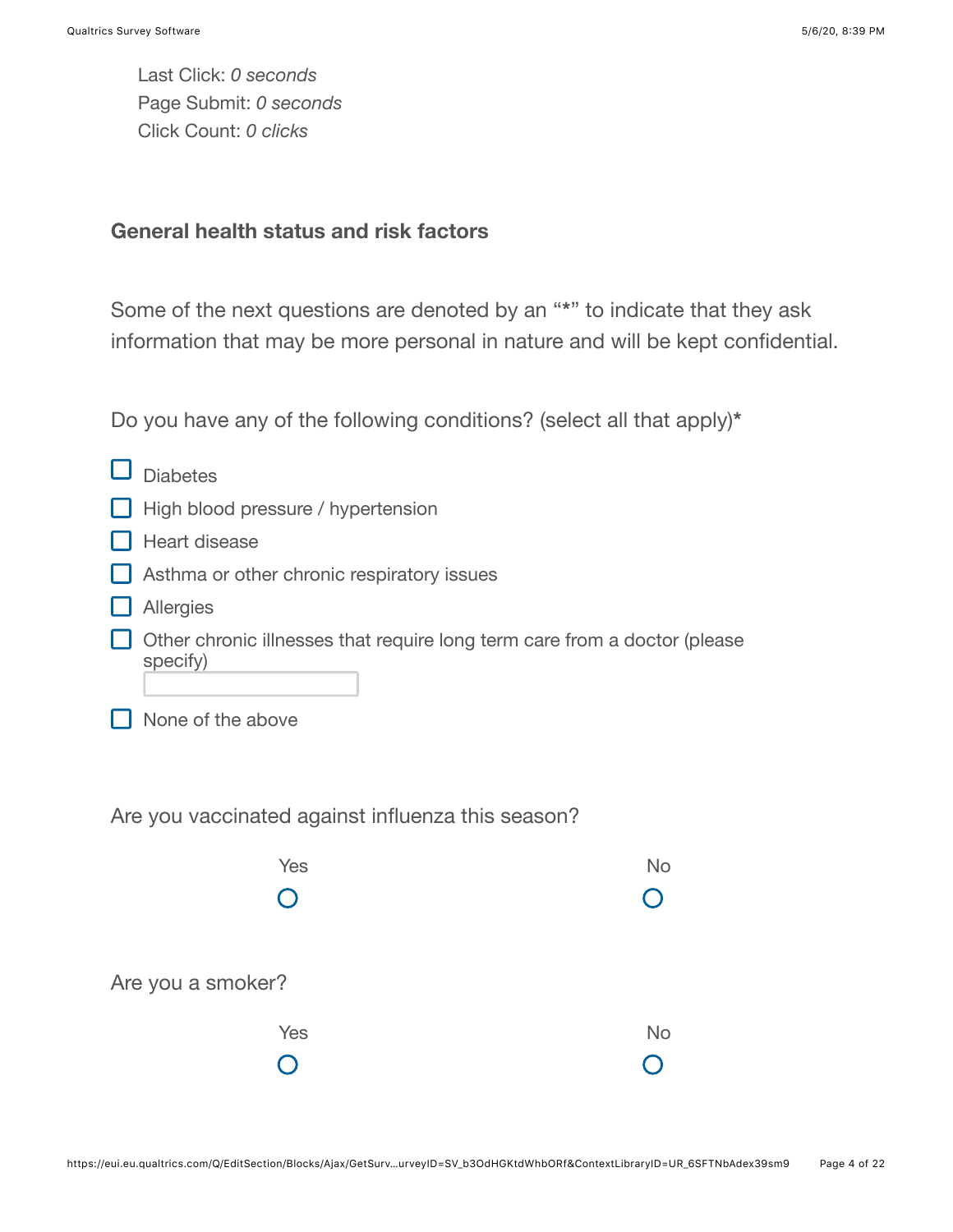Have you in the past two weeks experienced any of the following symptoms? **\***



**These page timer metrics will not be displayed to the recipient.**

First Click: *0 seconds* Last Click: *0 seconds* Page Submit: *0 seconds* Click Count: *0 clicks*

When did you first experience any symptom?**\***

|                       | Month | Day | Year                   |
|-----------------------|-------|-----|------------------------|
| <b>Please Select:</b> |       | 쉬   | $2020$ $\triangleleft$ |

Have you been in contact with your doctor or the health authorities?

Yes, and they said that getting tested for Covid-19 at this stage is not necessary

 $\bigcirc$  Yes, and I am waiting to be tested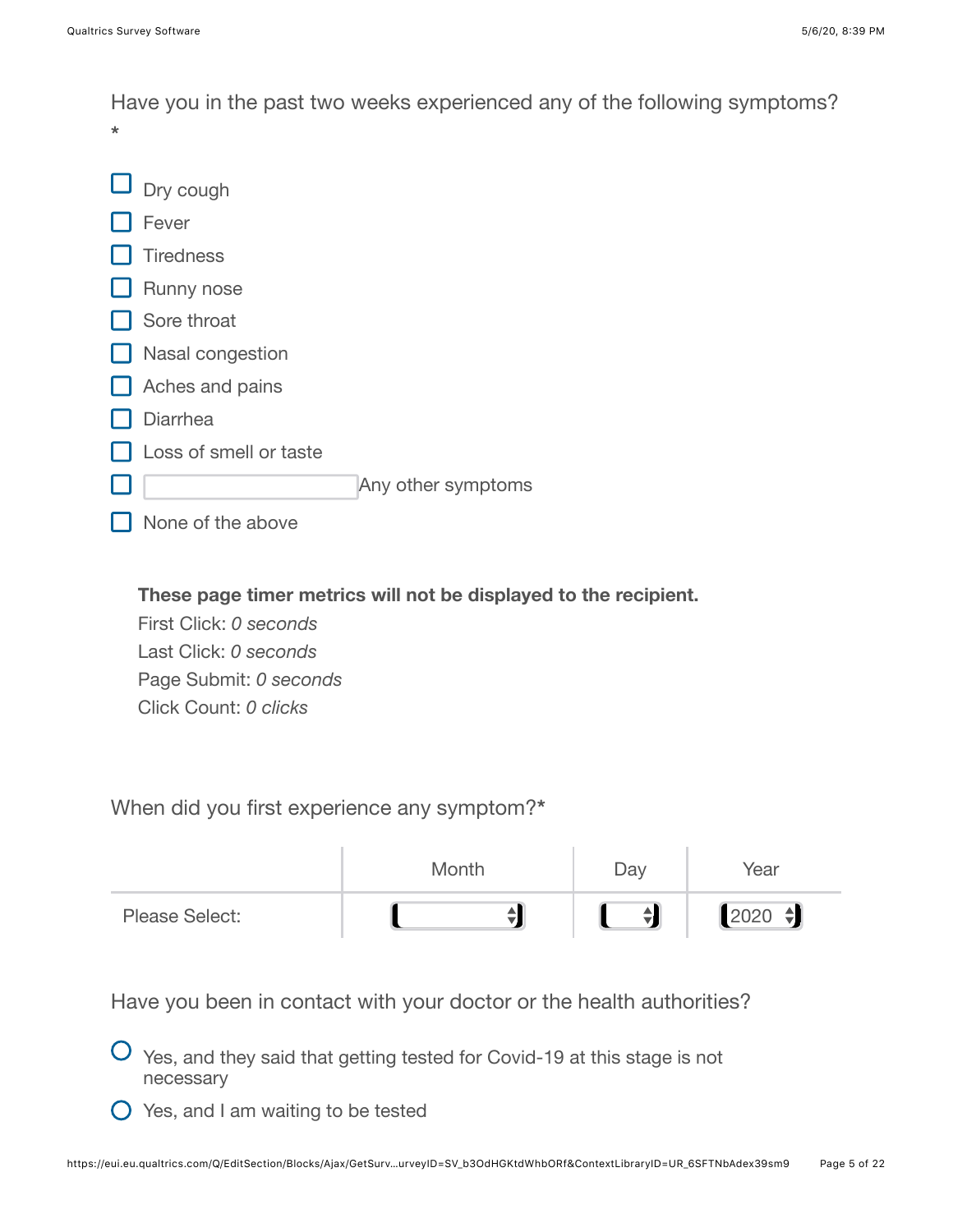$\bigcirc$  No, I don't think my symptoms are serious enough to require medical attention

| C | Other |
|---|-------|
|   |       |

**Exposure -- Part 1**

How many people that you have interacted with recently have been diagnosed with Covid 19?



On a typical working day (before the outbreak of Covid-19), with how many people would you have close social contact with (at less than 1 metre distance) and how long would you interact with them? (indicate approximate numbers - leave blank if the answer is zero)

|                                                | Children (18 or<br>younger) | Adults (between<br>19 and 60) | Adults (older than<br>60) |  |  |
|------------------------------------------------|-----------------------------|-------------------------------|---------------------------|--|--|
| For less than 15<br>minutes                    |                             |                               |                           |  |  |
| For more than 15<br>minutes                    |                             |                               |                           |  |  |
| What is your profession?                       |                             |                               |                           |  |  |
| Industry                                       |                             |                               |                           |  |  |
| Profession                                     |                             | $\div$                        |                           |  |  |
| In what type of area are you currently living? |                             |                               |                           |  |  |
| Urban area                                     | Semi-urban / residential    |                               | Countryside               |  |  |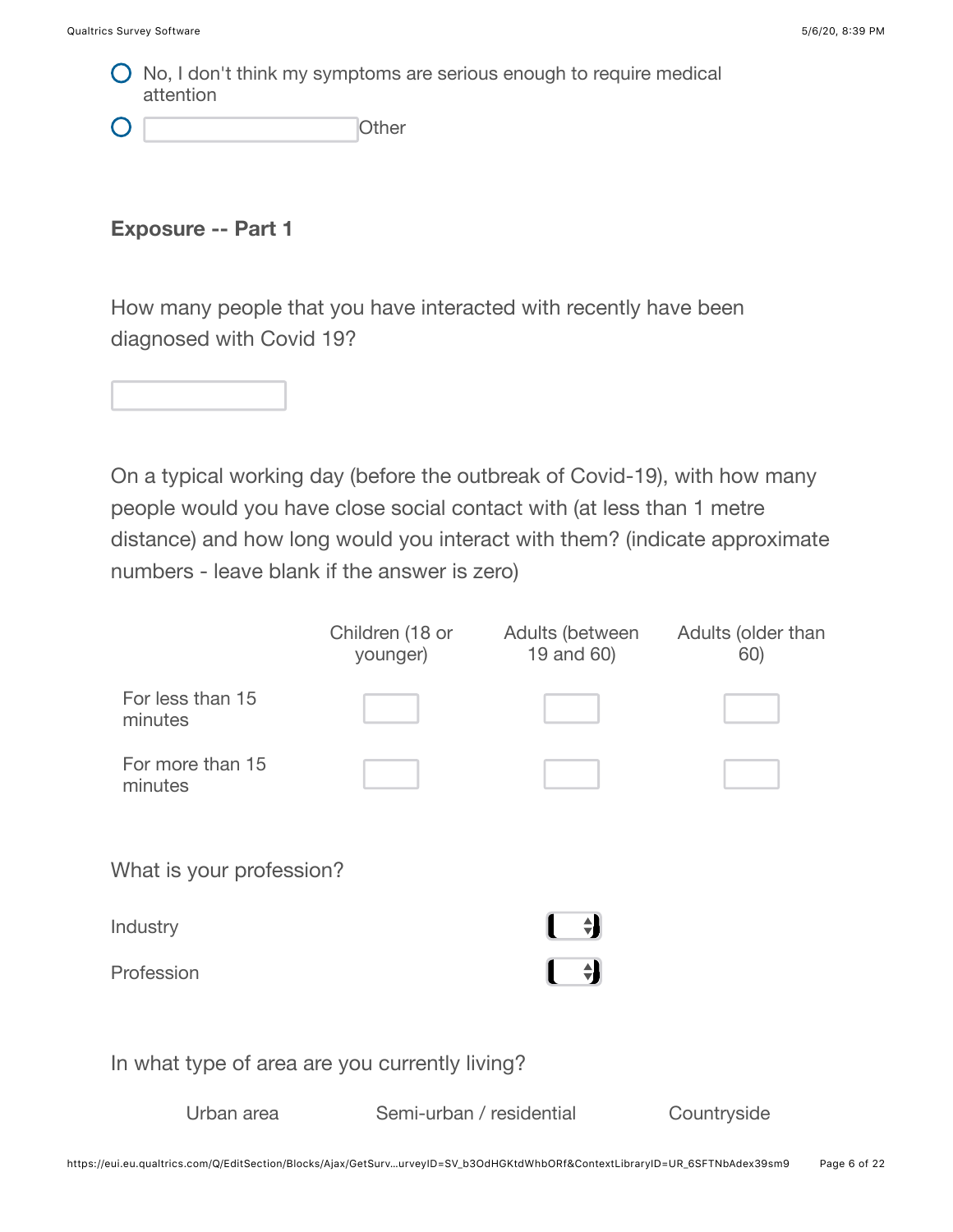$\bigcap$ 

My current home is best described as O House O Apartment **O** Condominium  $O$  Trailer

- O Shelter
- Other (please specify)  $\mathbf{O}$

Who shares the kitchen or other facilities in your accommodation? Please indicate the number of people who are:

|                                 | leave blank if 0 |
|---------------------------------|------------------|
| Under the age of 2              |                  |
| Between the age of 2 and 12     |                  |
| Between the age of 13 and<br>18 |                  |
| Between the age of 19 and<br>25 |                  |
| Between the age of 26 and<br>50 |                  |
| Between the age of 50 and<br>65 |                  |
| Above 65                        |                  |

Which of the following best describes your current living situation?

Live alone in my home (may have a pet)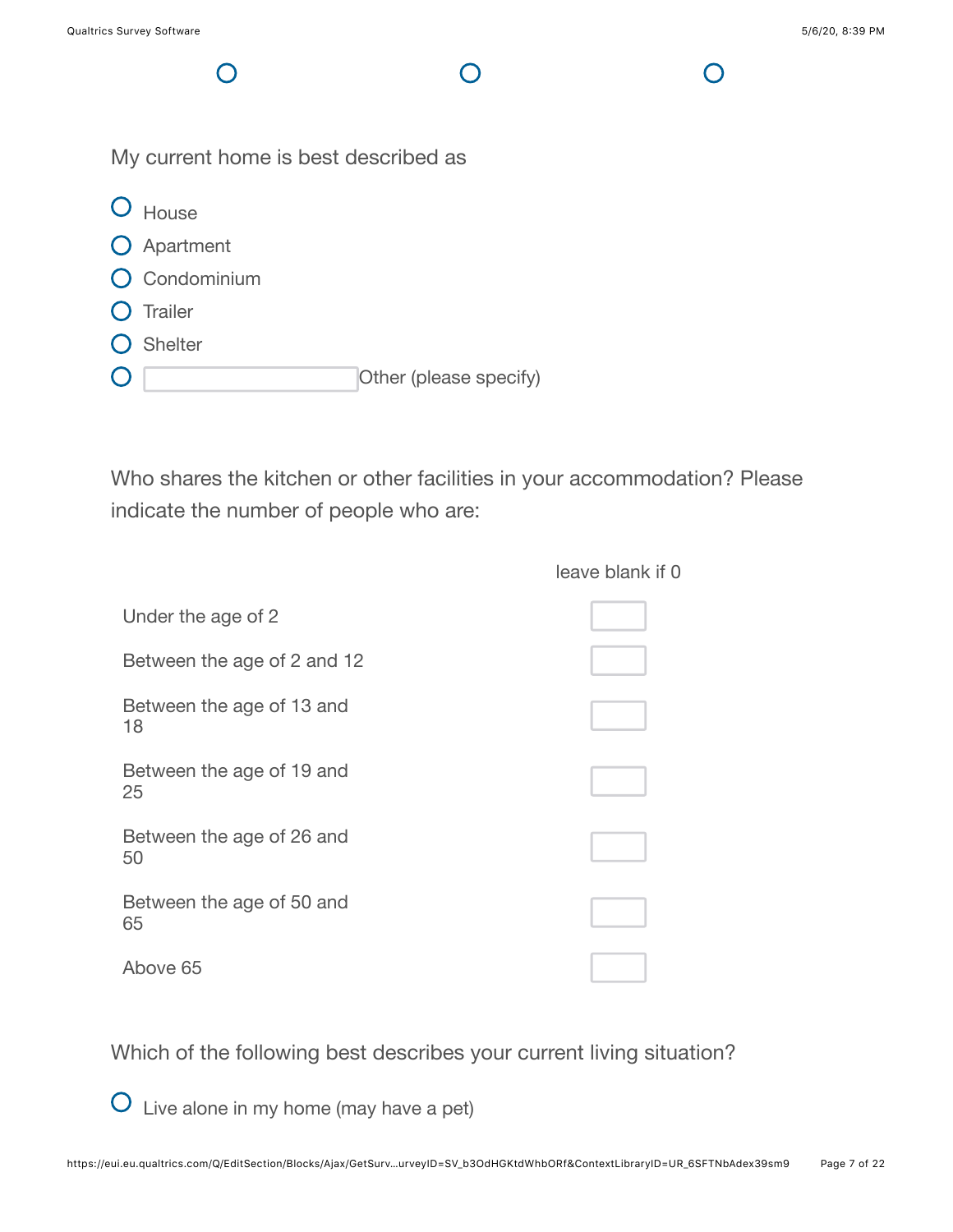- $\bigcirc$  Live in a household with other people
- $\bigcirc$  Live in a facility such as a nursing home which provides meals and 24-hour nursing care
- $\bigcirc$  Temporarily staying with a relative or friend
- $\bigcirc$  Temporarily staying in a shelter or homeless

What outside space do you have access to in your current accommodation? (select all that apply)

| $\Box$ None                                               |
|-----------------------------------------------------------|
| $\Box$ Balcony                                            |
| $\Box$ Terrace                                            |
| $\Box$ Small private garden or Yard (less than 200 sq ft) |
| $\Box$ Large private garden or Yard (more than 200 sq ft) |
| $\Box$ Common courtyard                                   |
| ( )ther                                                   |

**These page timer metrics will not be displayed to the recipient.**

First Click: *0 seconds* Last Click: *0 seconds* Page Submit: *0 seconds* Click Count: *0 clicks*

### **Exposure -- Part 2**

In normal times (before the outbreak of Covid 19), how often would you use the following means of transportation over the course of two weeks?

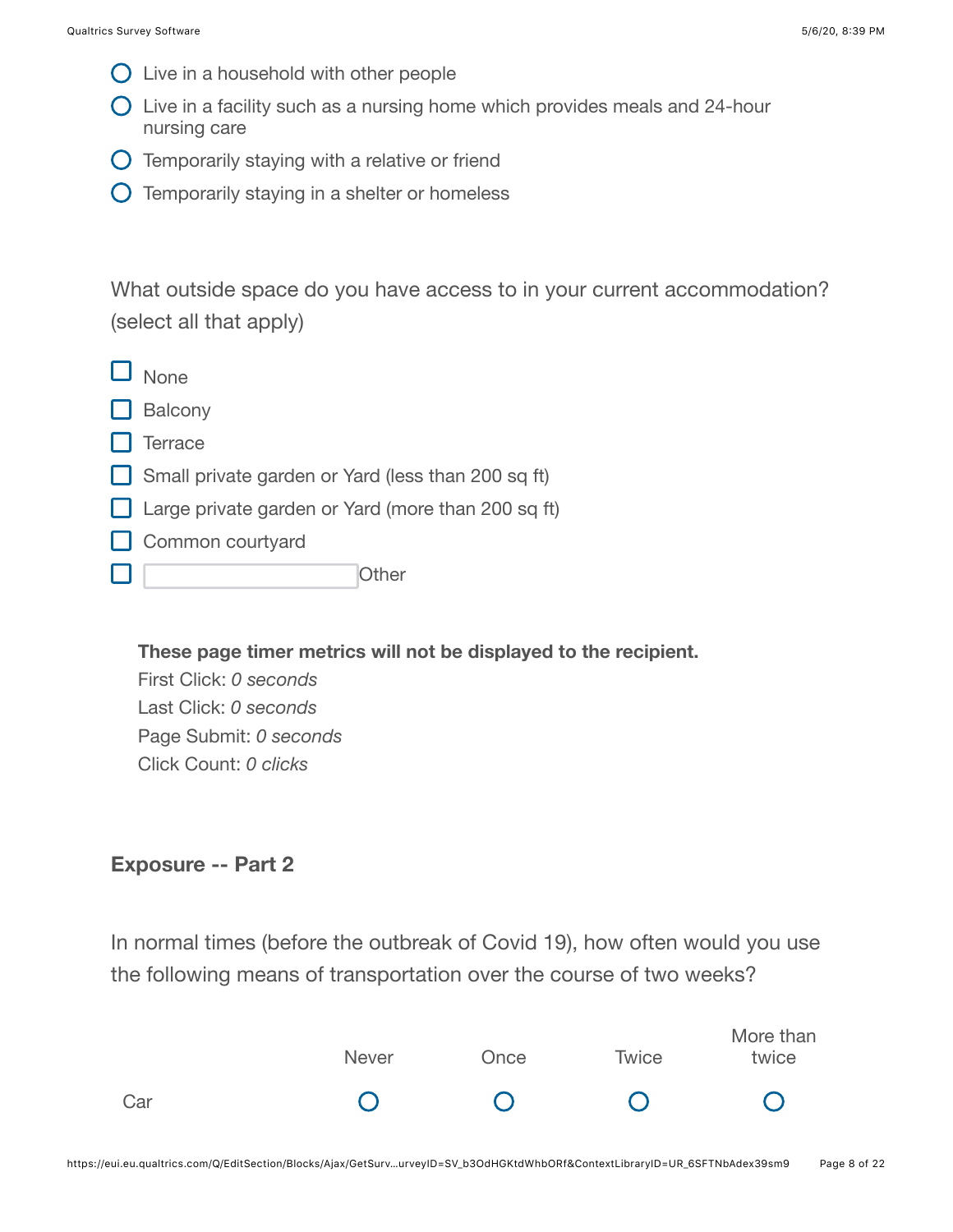| Bus / metro / tram<br>/ train $(< 2$ hours)<br>outside rush hours |  |  |
|-------------------------------------------------------------------|--|--|
| Bus / metro / tram<br>/ train $(< 2$ hours)<br>during rush hours  |  |  |
| Long journey<br>coach / train $(> 2$<br>hours)                    |  |  |
| Plane                                                             |  |  |

Have you travelled abroad or outside your local area since January 2020?

| Yes        | No             |
|------------|----------------|
| $\bigcirc$ | $\overline{O}$ |

Please indicate if you have been in any of the following areas (select all that apply):

| $\Box$ Wuhan                  |
|-------------------------------|
| $\Box$ Other regions in China |

- North of Italy (Lombardia, Veneto, Emilia Romagna)
- $\Box$  Other regions in Italy

Other region/country (please indicate)  $\Box$ 

If you have stayed outside your home, have you stayed in facilities which have shared facilities with other people (such as hotels, ski resorts, cruiseships)?

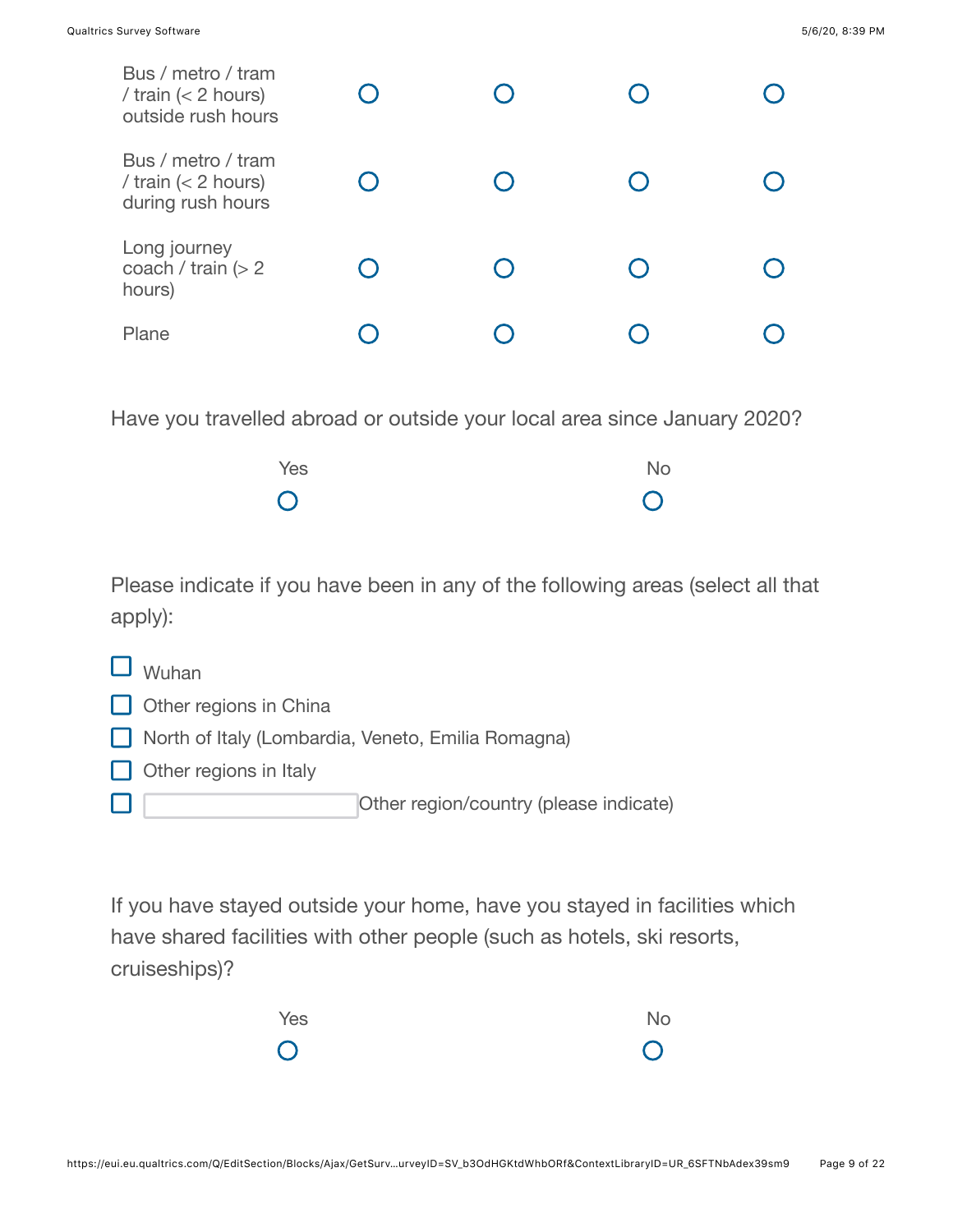$\Box$ 

H.

### **Behavioral response**

Due to the Covid-19 epidemic, have you changed any of your daily behaviors?



What caused your behavior to change (select all that apply)?

| $\Box$ To protect myself                                       |
|----------------------------------------------------------------|
| $\Box$ To protect my family                                    |
| $\Box$ To protect the public (people I don't know)             |
| Because everyone else did                                      |
| Due to recommendations from friends/family                     |
| Due to recommendations from doctors or public health officials |
| $\Box$ Due to recommendations from politicians                 |
| Contact with people infected with Covid-19                     |
| Appearance of Covid-19-related symptoms                        |
| Diagnosis of Covid-19                                          |
| Legal measures (e.g. a stay at home order)                     |
|                                                                |

Other (please specify)

For each of the following behaviors, how often do you engaged in them since the Covid 19 outbreak first started spreading in your country?

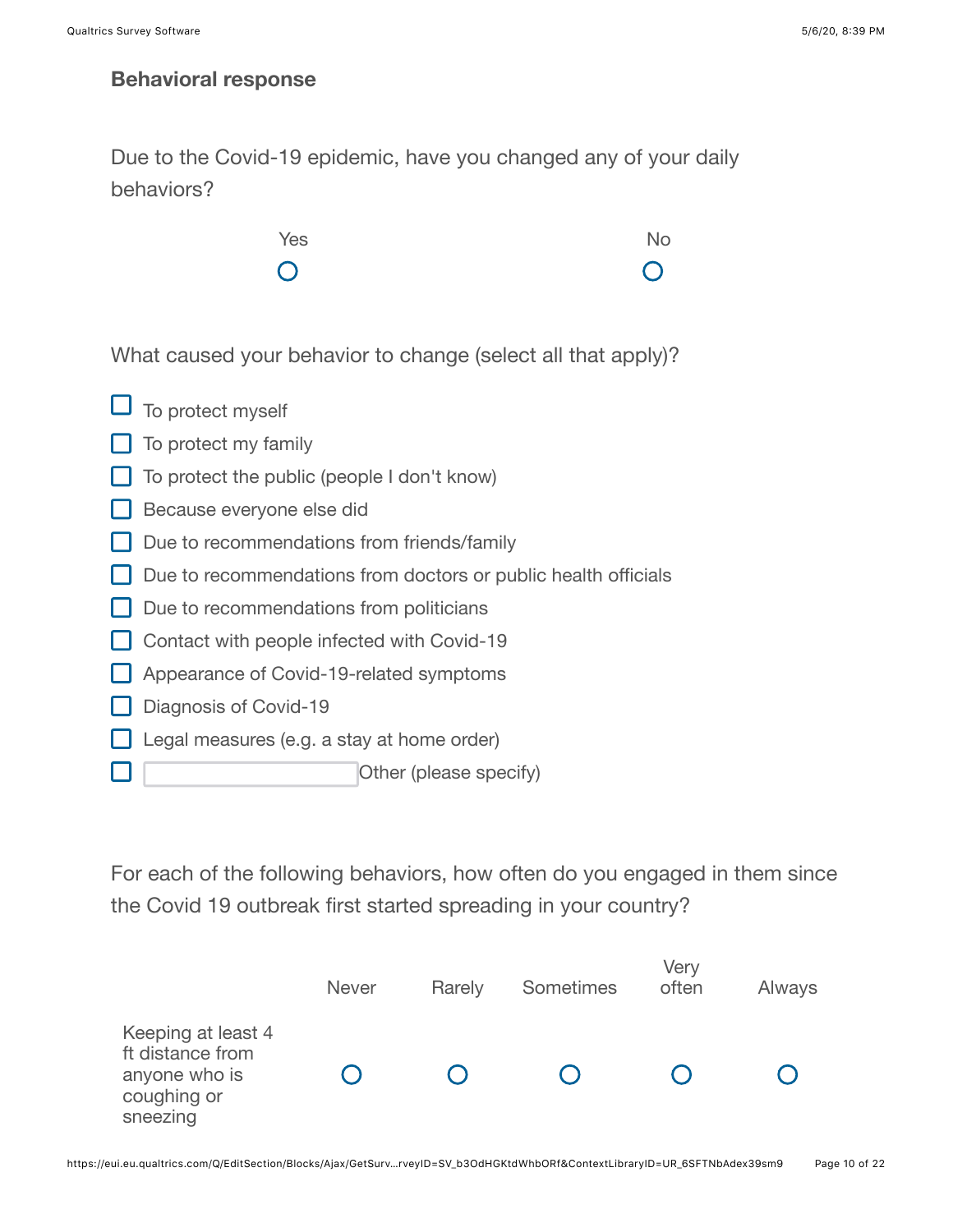| Avoiding touching<br>eyes, nose and<br>mouth                                                                                                              |  |  |  |
|-----------------------------------------------------------------------------------------------------------------------------------------------------------|--|--|--|
| Covering your<br>mouth and nose<br>with your bent<br>elbow or tissue<br>when you cough<br>or sneeze. Then<br>dispose of the<br>used tissue<br>immediately |  |  |  |
| If you have fever,<br>cough and<br>difficulty<br>breathing, seek<br>medical care early                                                                    |  |  |  |

For each of the following behaviors, please tell us how often you engaged in them at different times

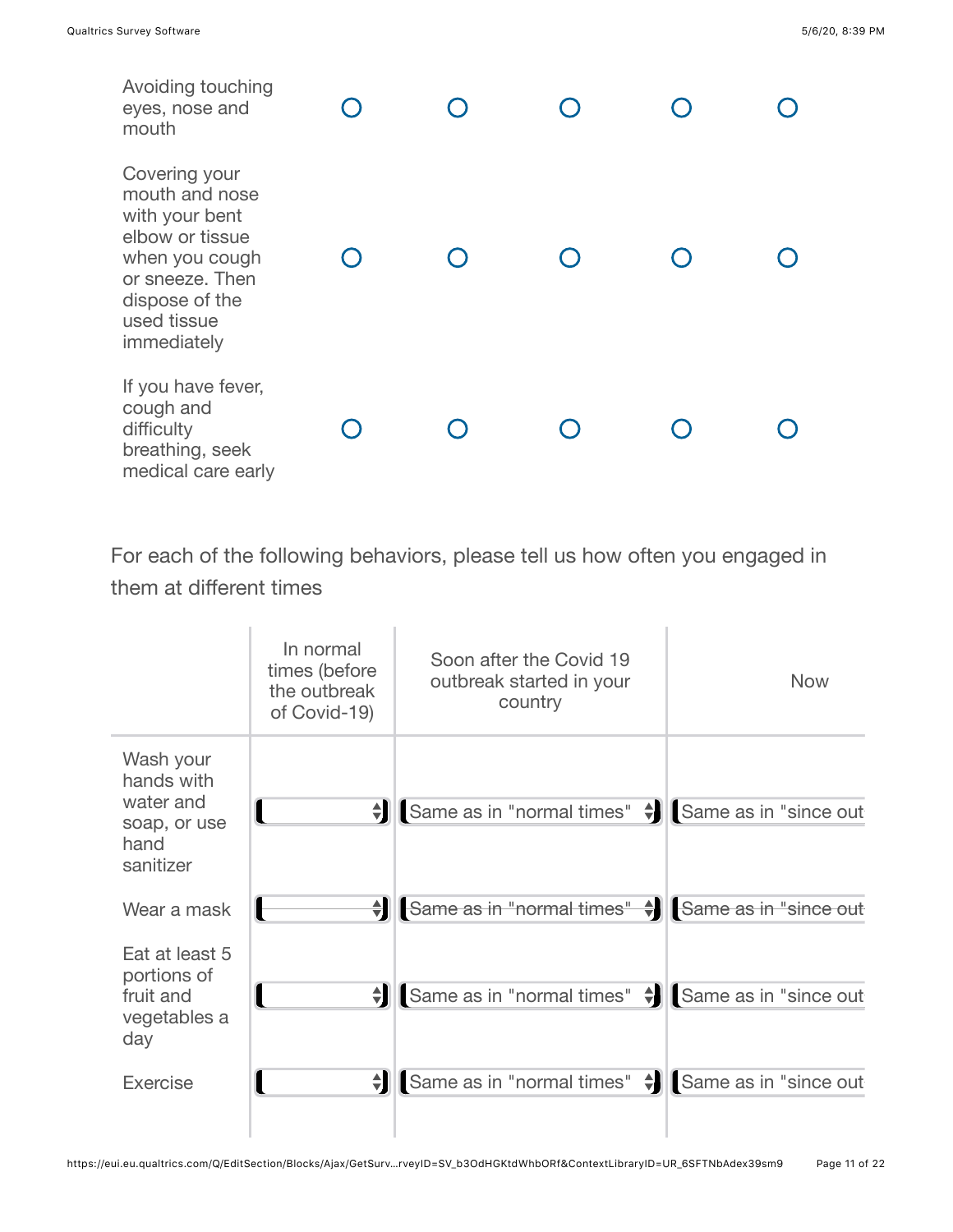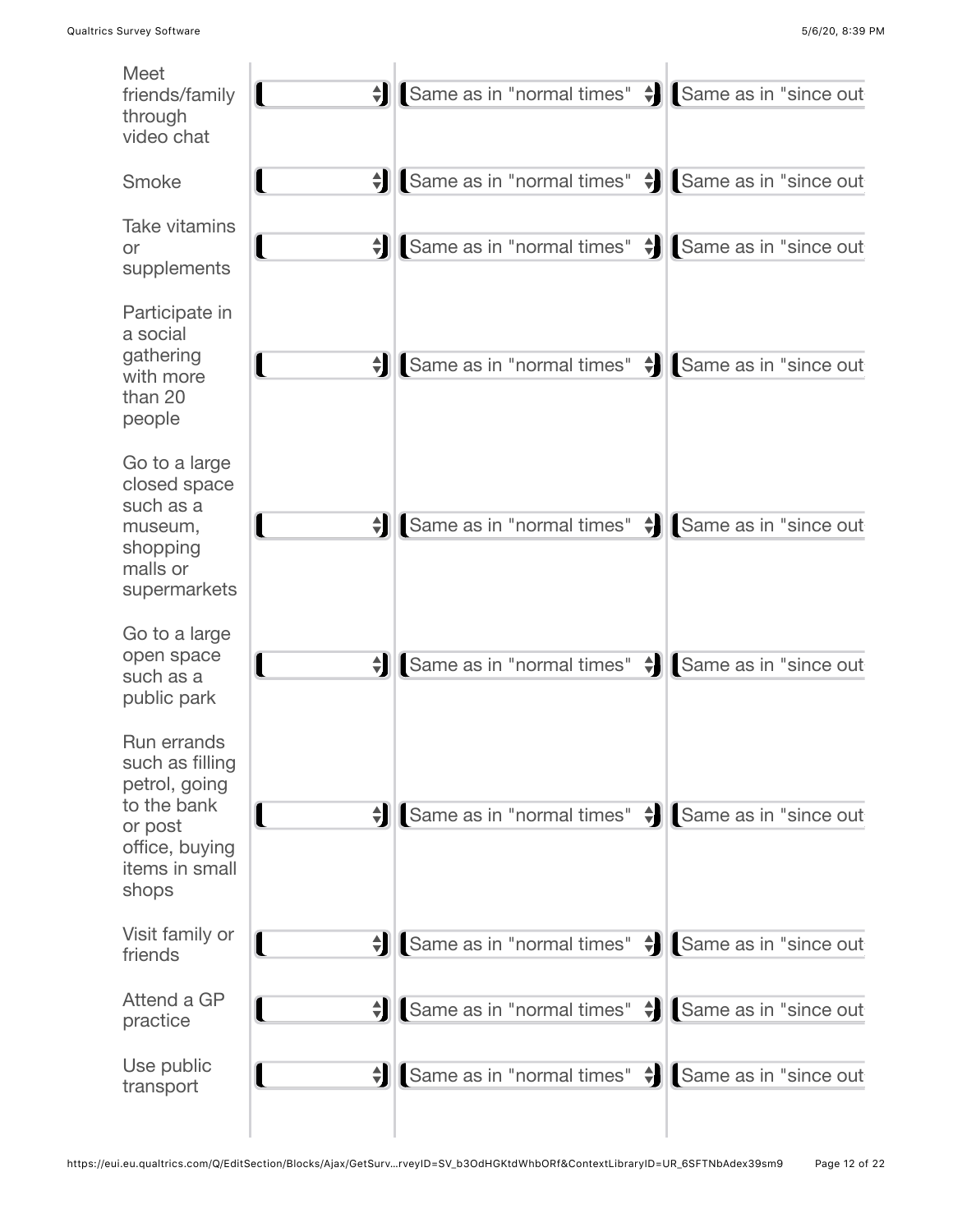

- Urban area
- $\bigcap$  Semi-urban / residential
- **O** Countryside

On a typical day in the last 2 weeks, how many close contacts (less than 4 ft distance) have you had and with whom? (indicate approximate numbers leave blank if the answer is zero)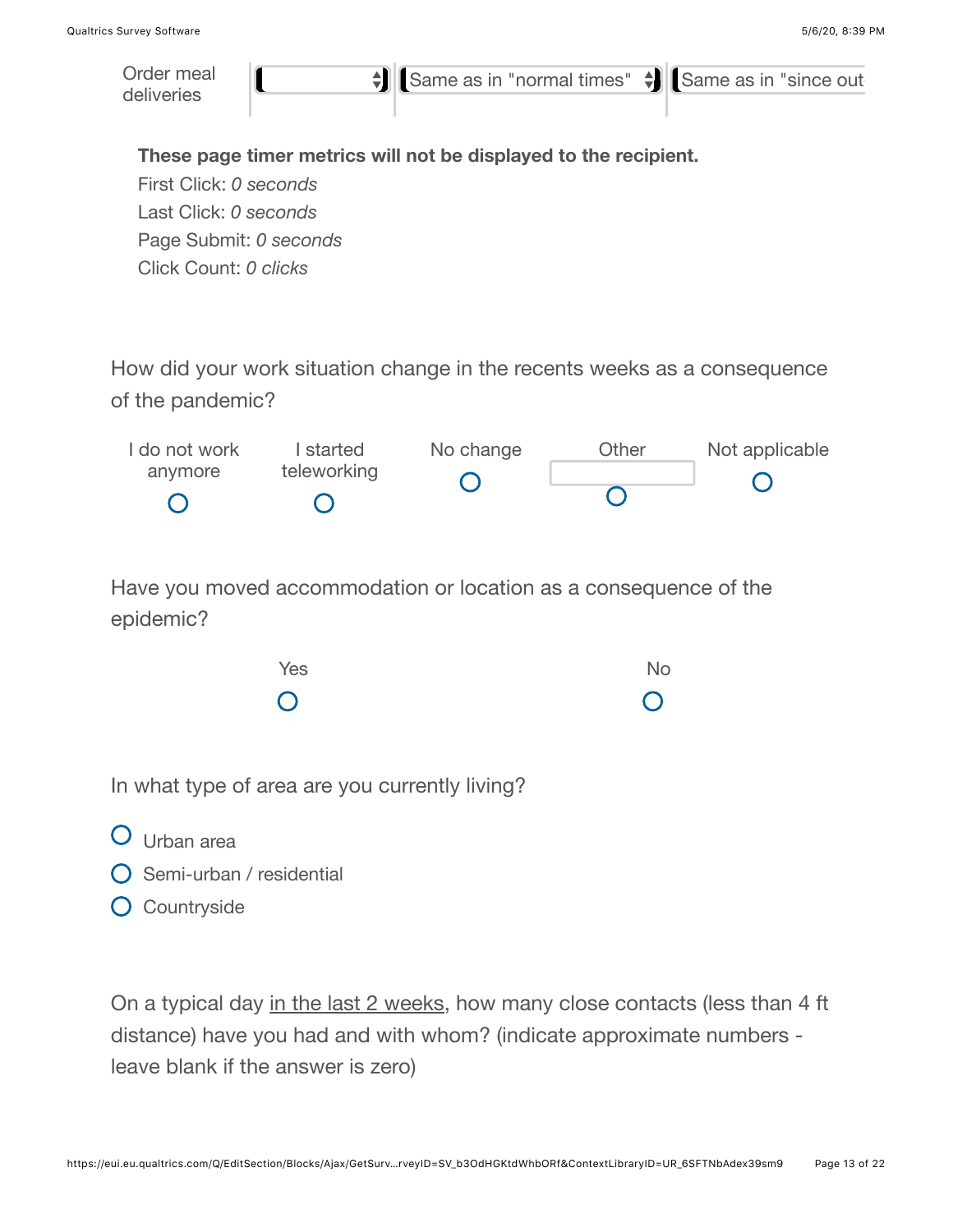|                             | Children (18 or<br>younger) | Adults (between<br>19 and 60) | Adults (older than<br>60) |
|-----------------------------|-----------------------------|-------------------------------|---------------------------|
| For less than 15<br>minutes |                             |                               |                           |
| For more than 15<br>minutes |                             |                               |                           |

Over the past two weeks, to what extent have you managed to reduce in person interactions in your work context?

| Not at all | Partly | To a large extent Completely Not applicable |  |
|------------|--------|---------------------------------------------|--|
|            |        |                                             |  |

With what weekly frequency have you done any of the following activities since the Covid 19 outbreak in your country?

|                                                                                                                                     | Not at all | At least<br>once | Almost<br>every day | Every day |
|-------------------------------------------------------------------------------------------------------------------------------------|------------|------------------|---------------------|-----------|
| Bought groceries or<br>medicines for friends<br>or family in quarantine                                                             |            |                  |                     |           |
| Bought groceries or<br>medicines for friends<br>or family members in<br>critical risk groups<br>(e.g. elderly<br>immunocompromised) |            |                  |                     |           |
| Other volunteer<br>activities                                                                                                       |            |                  |                     |           |
| Attended religious<br>services                                                                                                      |            |                  |                     |           |

Have you had to defer needed health care because of the Covid 19 outbreak and related measures?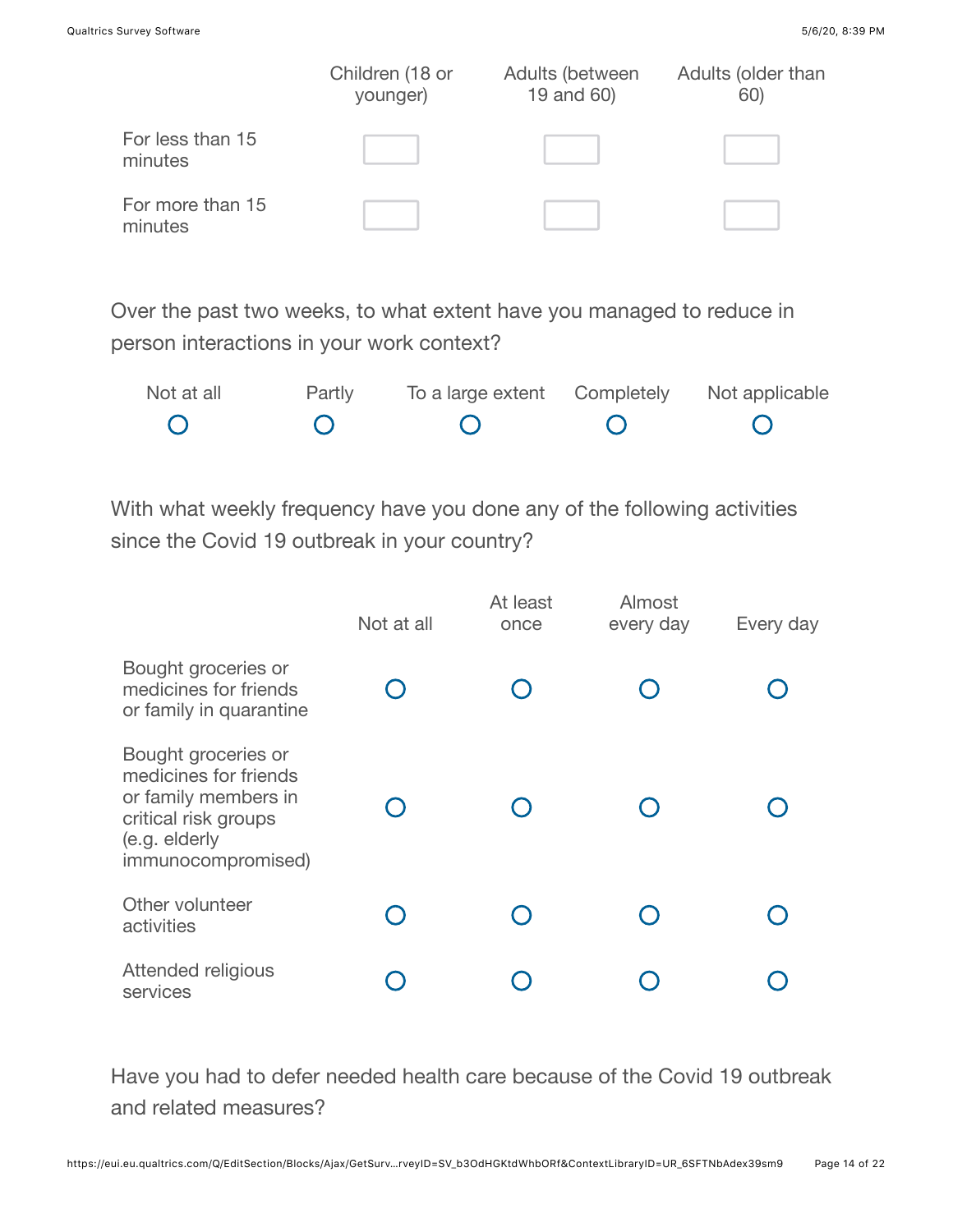unaffected

| Yes                           |                                                                                                                   |                       | <b>No</b>             |                         |
|-------------------------------|-------------------------------------------------------------------------------------------------------------------|-----------------------|-----------------------|-------------------------|
| Was the deferred care for:    |                                                                                                                   |                       |                       |                         |
|                               | Routine preventive services<br>Ongoing care for a continuing health problem<br>Care for a newly developed problem |                       |                       |                         |
|                               | How concerned are you that the deferred care is going to harm your health?                                        |                       |                       |                         |
| <b>Extremely</b><br>concerned | Very concerned                                                                                                    | Somewhat<br>concerned | Slightly<br>concerned | Not at all<br>concerned |
|                               | Have you ever used telemedicine for healthcare?                                                                   |                       |                       |                         |
|                               | Yes                                                                                                               |                       | <b>No</b>             |                         |
| healthcare?                   | Would you consider consider using telemedicine for your deferred                                                  |                       |                       |                         |
|                               | Yes                                                                                                               |                       | <b>No</b>             |                         |
|                               | Individual economic and mental consequences of the virus                                                          |                       |                       |                         |
|                               | How well can you work from home relative to your normal work situation?                                           |                       |                       |                         |
| Not at all                    | Not well                                                                                                          | Somewhat well         | Quite well            | <b>Essentially</b>      |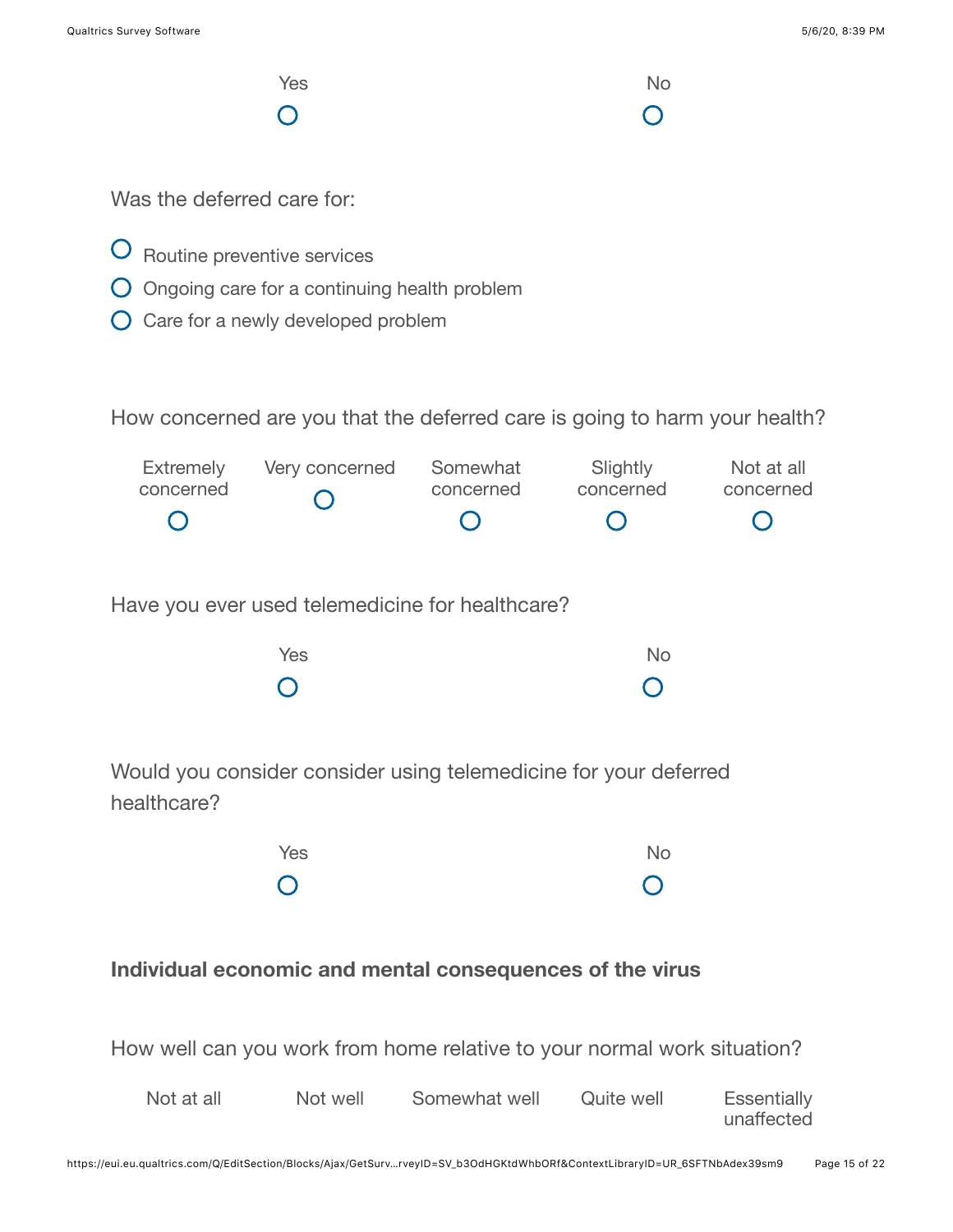$\cap$ 

Have you lost your job or has your actitivity (as self-employed) been stopped as a consequence of the Covid-19 pandemic?

| Yes, permanently | Yes, temporarily | Nο  |
|------------------|------------------|-----|
| $\overline{C}$   | $\overline{C}$   | - O |

How has your workload changed as a consequence of the Covid 19 pandemic?

| I work more hours | I work the same number of | I work less hours |
|-------------------|---------------------------|-------------------|
|                   | hours as before           |                   |
|                   |                           |                   |

Have you experienced a fall in household income as a consequence of the Covid-19 pandemic?

| Yes            | No             |
|----------------|----------------|
| $\overline{O}$ | $\overline{O}$ |

How much did your gross household income fall in the first trimester of 2020? (provide estimate in USD)

Do you expect substantial loss in the labor income of your household (including self-employment income) as a consequence of the Covid 19 pandemic for the six months from April to September of 2020?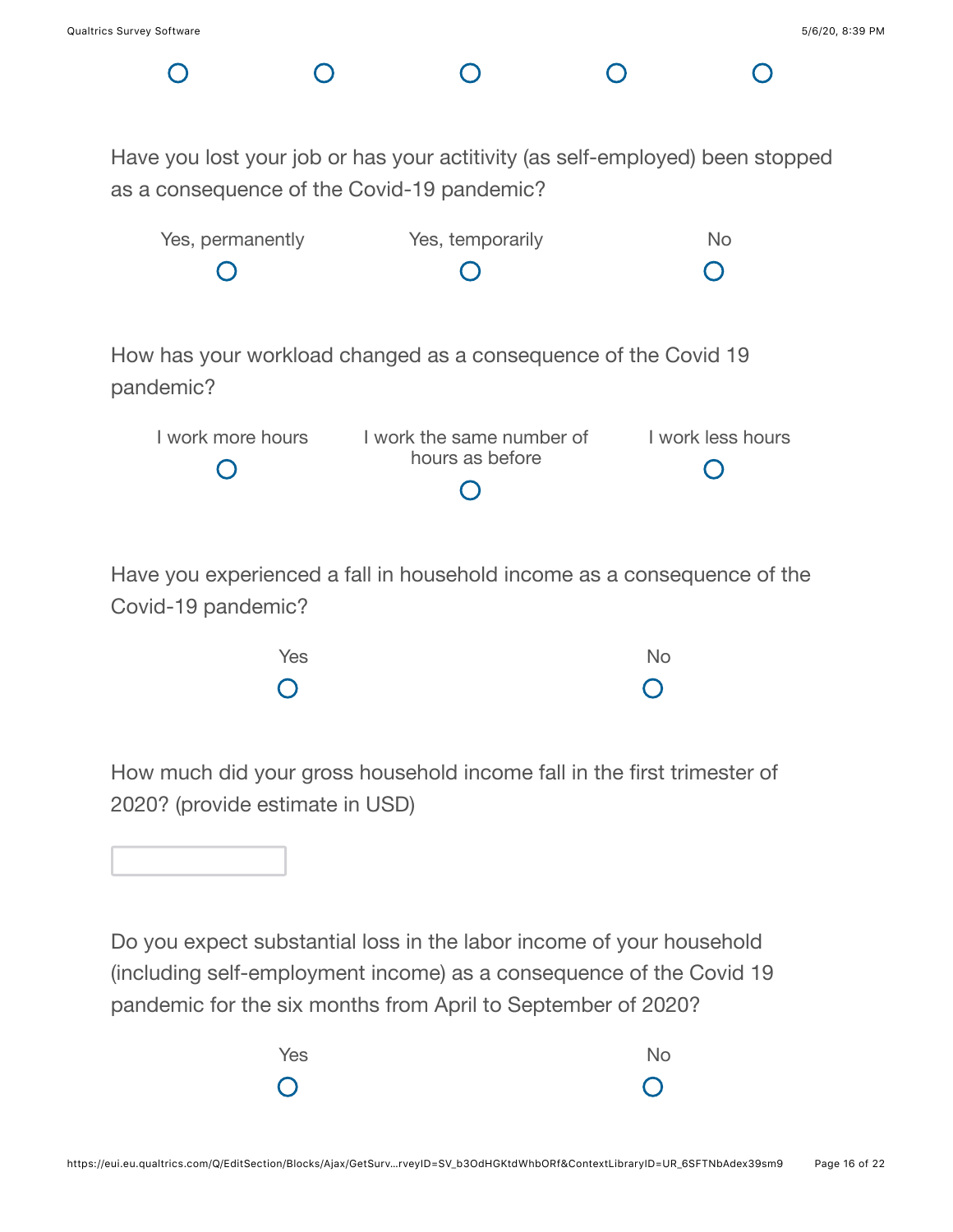#### How much do you expect

| Your own gross<br>labor income to<br>fall in the next six<br>months? |  |
|----------------------------------------------------------------------|--|
| Your gross<br>household income<br>to fall in the next<br>six months? |  |
|                                                                      |  |

Do you currently have a mortgage on your house?

| Yes        | No             |
|------------|----------------|
| $\bigcirc$ | $\overline{O}$ |

How did your weekly expenses change relative to the month of January?

- Drop of more than 10%
- Drop of less than 10%
- O No change
- $\bigcap$  Increase of less than 10%
- O Increase of more than 10%

How did your savings change relative to the month of January?

- Drop of more than 10%
- Drop of less than 10%
- O No change
- $\Omega$  Increase of less than 10%
- $\bigcirc$  Increase of more than 10%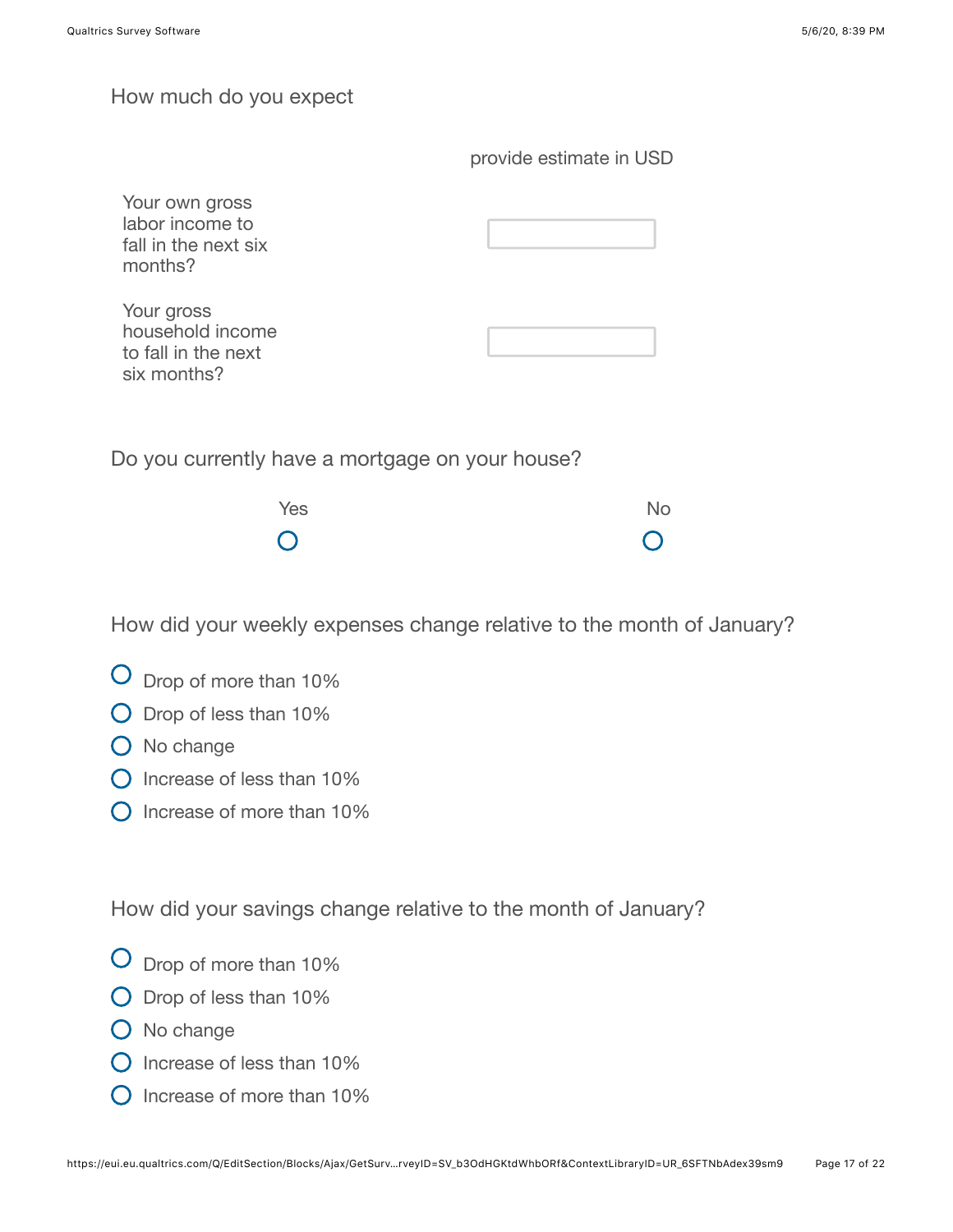### **Beliefs and preferences for interventions**

If restrictions to stop the pandemic are currently in place in your country, how bothered are you for not being able to do the following activities?

|                                                                                  | Not at all<br>bothered | Slightly<br>bothered | Moderately<br>bothered   | Very<br>bothered | <b>Extreme</b><br>bothere |
|----------------------------------------------------------------------------------|------------------------|----------------------|--------------------------|------------------|---------------------------|
| Working at your usual<br>workplace                                               |                        |                      | $\overline{\phantom{0}}$ |                  |                           |
| Meeting other people in<br>your leisure time                                     |                        |                      | $\bigcap$                |                  |                           |
| Engage in leisure activities<br>outside your home (e.g.<br>sport, restaurants, ) |                        |                      | $\bigcap$                |                  |                           |
| Go into non-essential<br>shops                                                   |                        |                      | $\bigcap$                |                  |                           |
| Travelling for work                                                              |                        |                      | ∩                        |                  |                           |
| Travelling for leisure                                                           |                        |                      | $\bigcap$                |                  |                           |
| Anything else                                                                    |                        |                      |                          |                  |                           |

How effective do you believe each of these measures is in reducing the spread of the epidemic?

|                                   | Not<br>effective<br>at all | Slightly<br>effective | Moderately<br>effective | Very<br>effective | <b>Extremely</b><br>effective |
|-----------------------------------|----------------------------|-----------------------|-------------------------|-------------------|-------------------------------|
| Shutting down<br>schools          |                            |                       |                         |                   |                               |
| Shutting down<br>public transport |                            |                       |                         |                   |                               |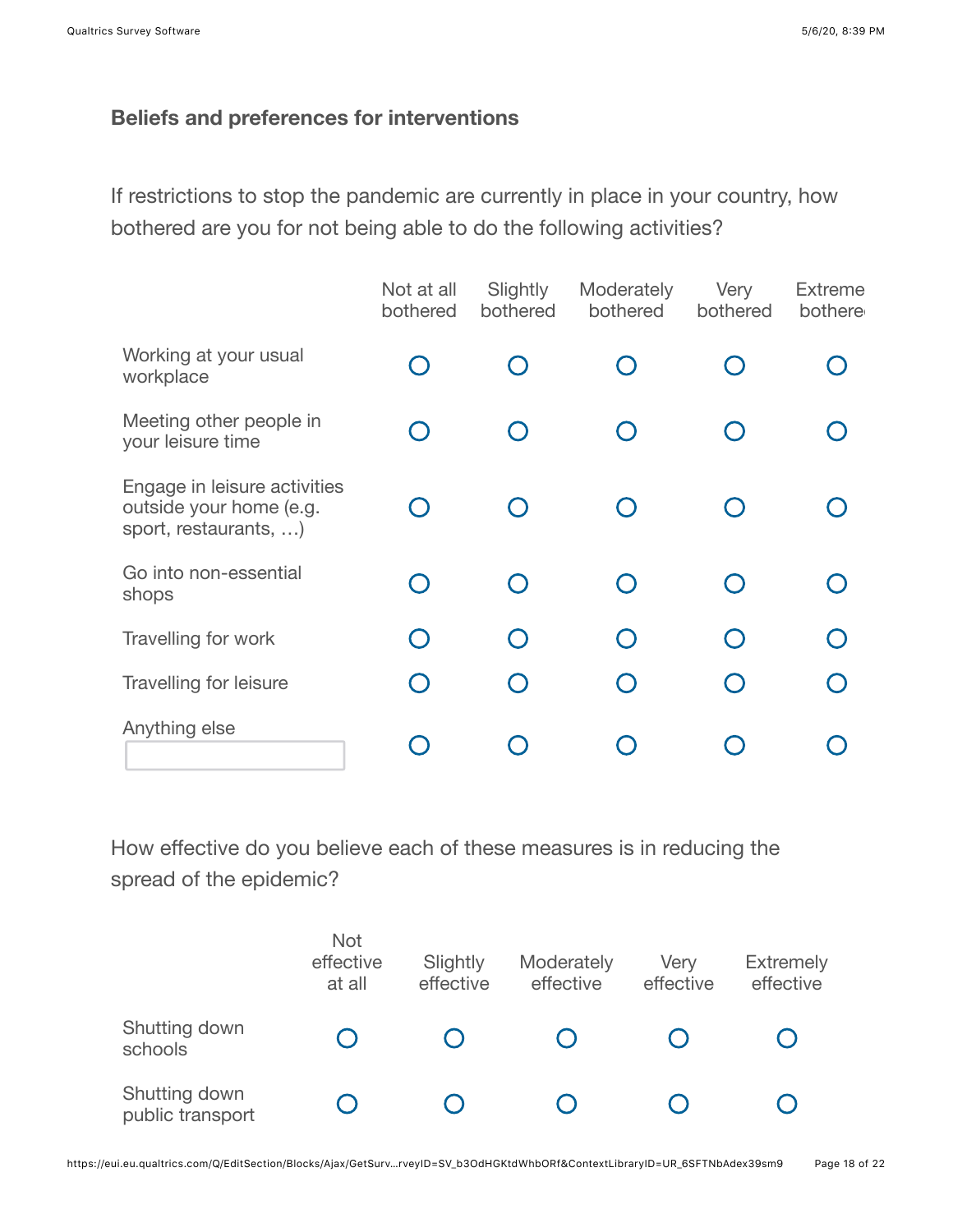| Shutting down<br>non-essential<br>businesses                                         |           |  |  |
|--------------------------------------------------------------------------------------|-----------|--|--|
| Limiting mobility<br>outside home                                                    | $\bigcap$ |  |  |
| Forbidding mass<br>gatherings                                                        |           |  |  |
| Introducing fines<br>for citizens that<br>don't respect<br>public safety<br>measures |           |  |  |
| Requiring masks<br>to be worn<br>outside by<br>everyone                              |           |  |  |

How effective do you believe hand washing is in reducing the spread of the epidemic?

|     | Not effective at Slightly effective | Moderately | Very effective | Extremely |
|-----|-------------------------------------|------------|----------------|-----------|
| all |                                     | effective  |                | effective |
|     |                                     |            |                |           |

What fraction of people in your local area do you think...?

Fraction in percentage points %

0 5 101520253035404550556065707580859095100

Are currently infected?

What do you think is the probability that...

Probability in percentage points %

0 5 101520253035404550556065707580859095100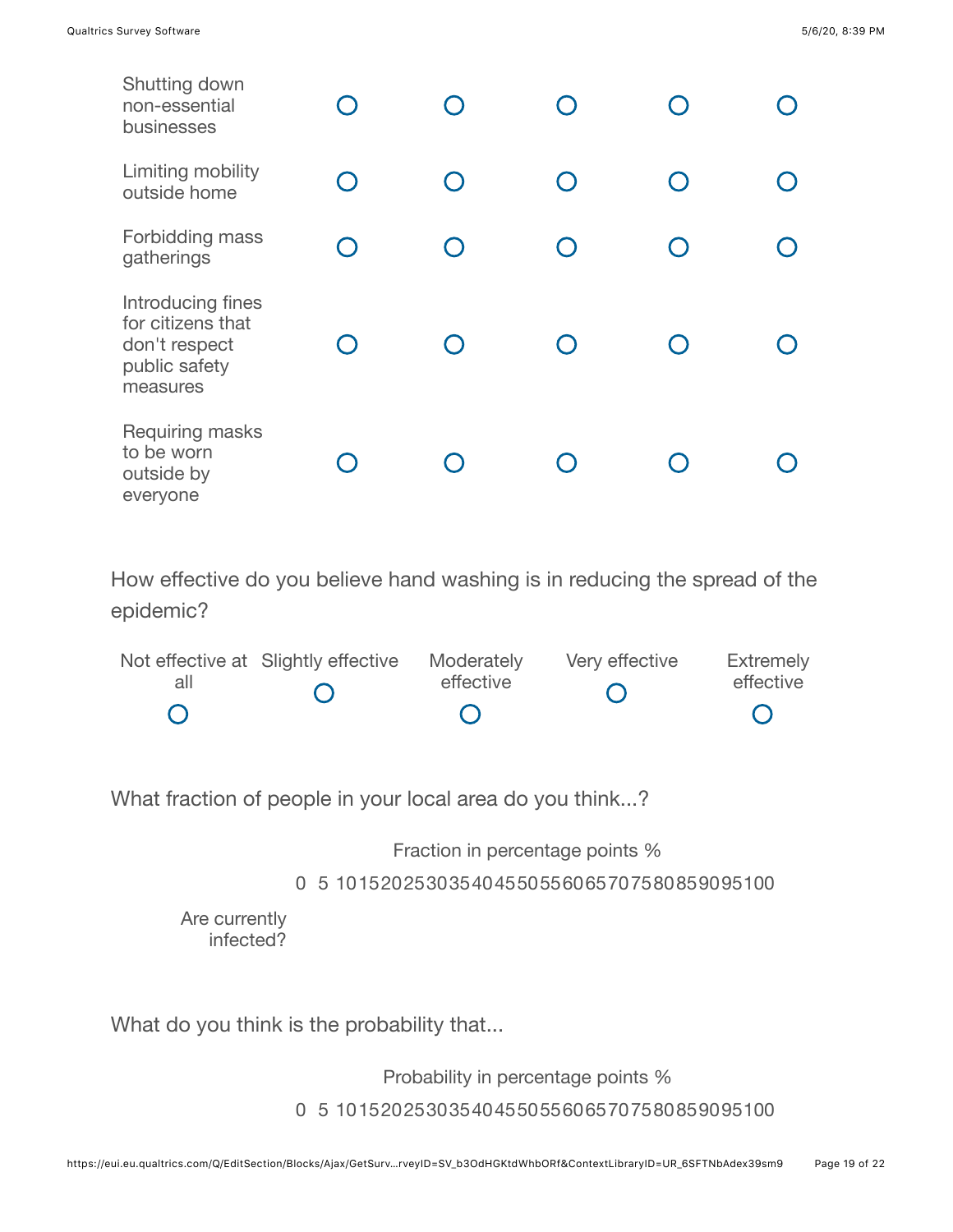You are or have been infected with Covid 19?

What do you think is the probability that an infected person...?

Probability in percentage points %

0 5 101520253035404550556065707580859095100

Develops no symptoms

Develops a serious illness (stay in bed) without requiring hospitalization

Develops a serious illness that requires hospitalization

Dies

Have you experienced any positive non-financial effects from the societal changes occurring due to the epidemic, such as (select all that apply):

- $\Box$  Enjoying more free time
- $\Box$  Enjoying time with family
- $\Box$  Reduction of air pollution
- Reduction of noise pollution
- **Other**
- None of the above

Have you experienced any negative non-financial effects from the societal changes occurring due to the epidemic, such as (select all that apply):

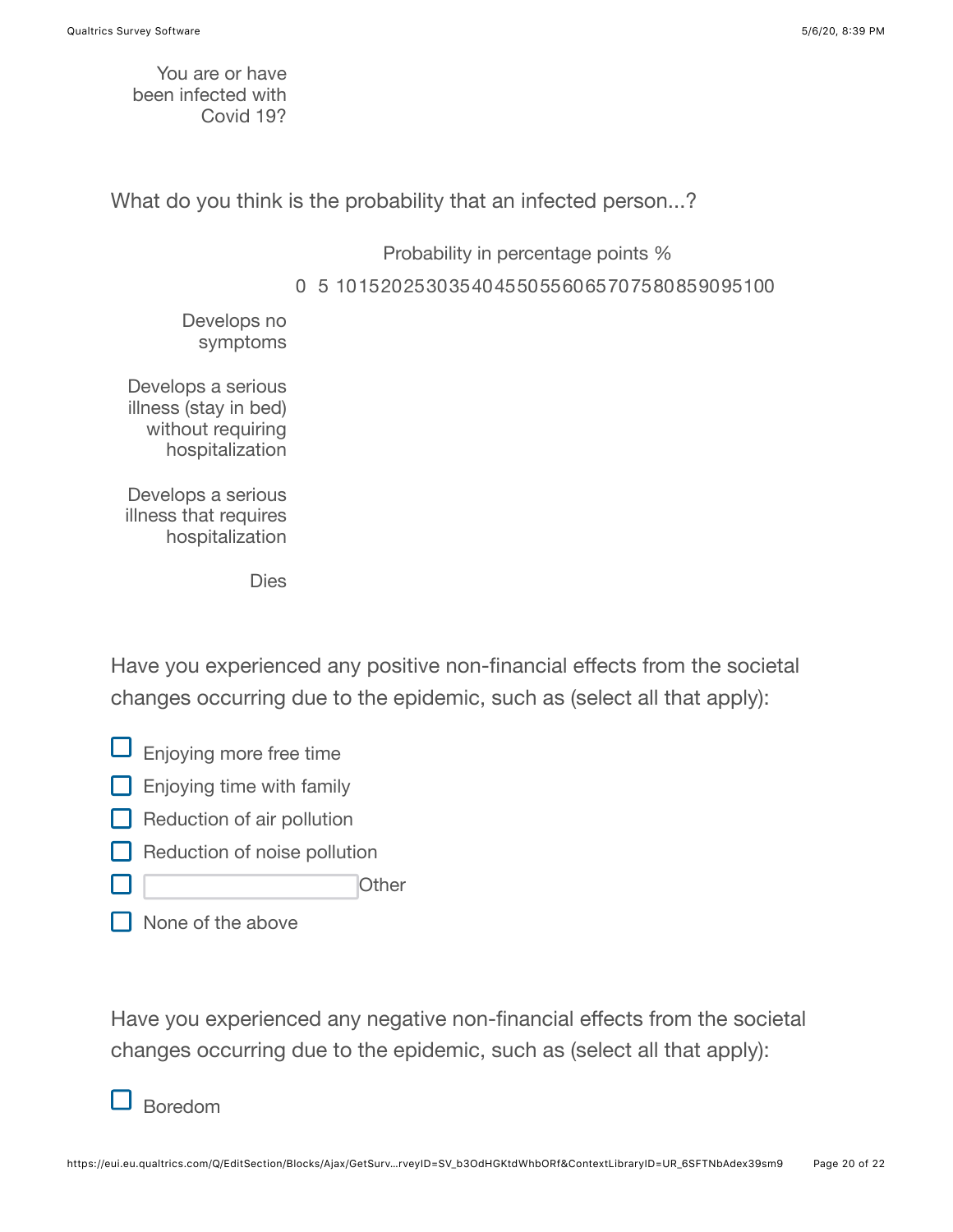

In comparison to a regular influenza epidemic you have experienced in the last 5 years and in the absence of any measures for Covid 19, do you think the health consequences (number of infected people and number deaths) of the Covid 19 epidemic would be?